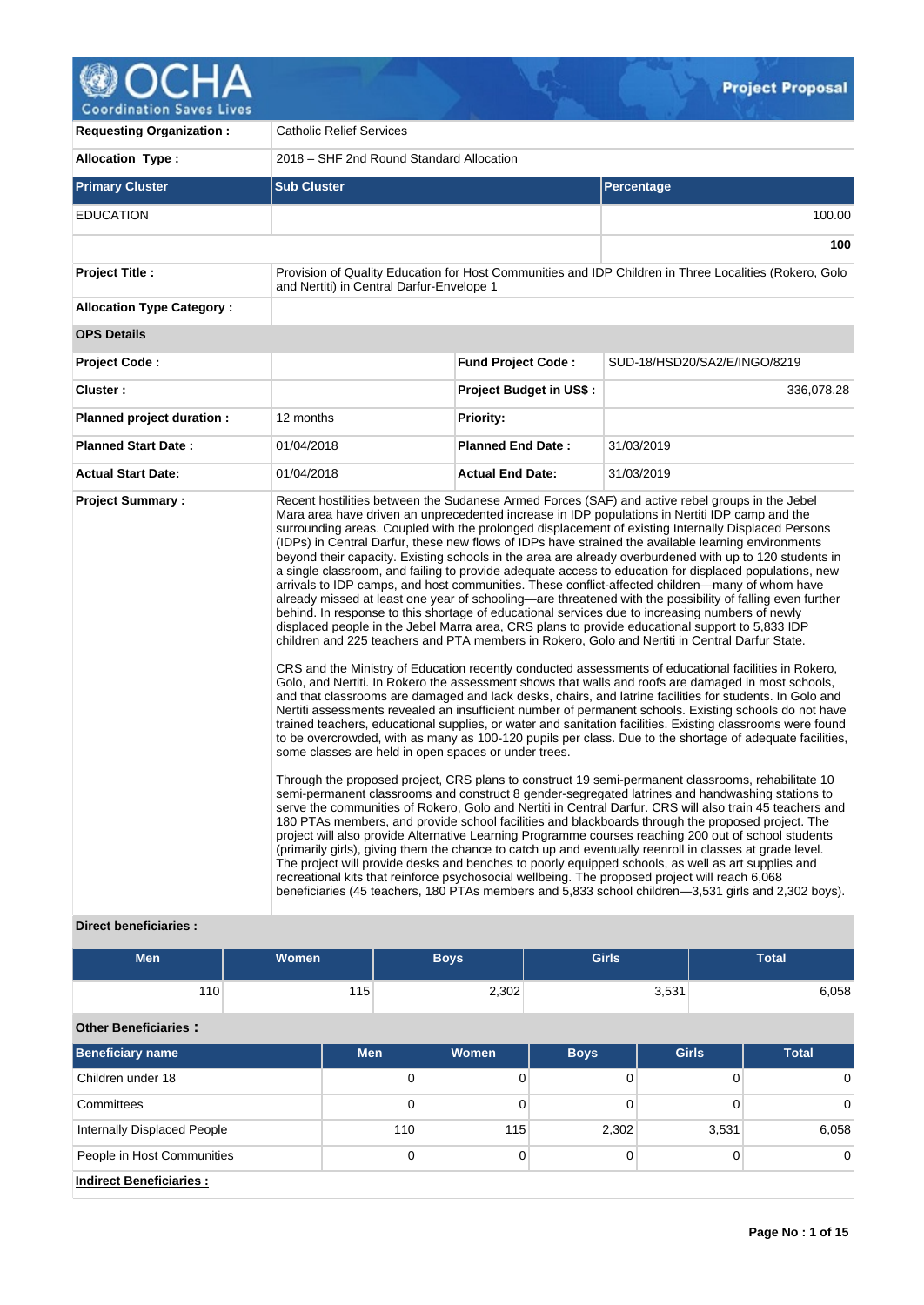59,017 individuals will indirectly benefit from this project, including 24,530 IDPs in Nertiti locality, 21,065 IDPs in Rokero, 2,935 IDPs in Arow and 3,055 IDPs in Abonga under Each Jebel Mara locality.

## **Catchment Population:**

This catchment population in Nertiti and Rokero and Golo is 65,085 individuals, including 51,585 long-term IDPs and host community residents, and 2,700 IDP families (13,500 individuals) who have recently been displaced to Nertiti IDP camps from the Jebel Mara area.

## **Link with allocation strategy :**

This proposal is in line with the Multi-Year Humanitarian Strategy 2017-2019 (MYHS 2017-2019), strategic outcomes 1. Through this project, IDPs and host communities affected by a man-made disaster will receive timely assistance (Outcome 1). Aligning with SHF 2018 Second Standard Allocation - HRP Outcome One (Recent IDP displacement and newly accessible areas), CRS is proposing this Education Sector project in Central Darfur (Golo, Nertiti and Rokero), reaching 5,833 school children, 45 teachers, and 180 PTA members. The project also contributes to objectives in the Protection Sector through the provision of quality Education for host community and IDP children, and ensuring that IDP children, particularly recently displaced IDPs, can access school at safe locations.

CRS will construct and rehabilitate semi-permanent classrooms, and provide seating sets and full sets of educational materials. CRS will also provide or rehabilitate gender-appropriate latrines in schools where the current facilities are discouraging female attendance, and will train teachers and PTAs in Education in Emergencies, psychosocial support, hygiene and environmental awareness. PTA-led community outreach sessions will communicate these same messages to parents and community leaders.

The proposed project is directly aligned with the Education Sector objectives for 2018 of increasing access and improving quality of education and improving access to education for OOSC and reducing the number of OOSC in localities with low enrolment. The project will achieve this by training PTAs and mobilizing them to identify and enroll OOSC in educational services (50% female), with 200 into Alternative Learning Programmes (ALP). ALP enrollees will receive textbooks through the project. The project will support these and existing student populations through construction of permanent classrooms and gender-sensitive latrines, each with 6 stalls and hand washing facilities. Teachers will be trained in ALP and psycho-social support to sustain ALP classes introduced by the project. Overseen by the Ministry of Education, the ALP scheme was designed to target children who have never attended school, have dropped out school, or have fallen so far behind that they cannot be mainstreamed into the normal education system without catching up on lessons they have lost.

Access to education is advanced through the construction and rehabilitation of semi-permanent classrooms and gender-sensitive latrine facilities. The quality of education for IDPs will be improved through the provision of teaching and learning supplies and recreation materials, training of teachers on Education in Emergencies (EiE) and core subjects, training of PTA members in EiE hygiene, school co-management, environmental awareness and psychosocial support (PSS) and through community mobilization sessions in targeted communities.

## **Sub-Grants to Implementing Partners :**

| <b>Partner Name</b>                                                | <b>Partner Type</b> | <b>Budget in US\$</b> |
|--------------------------------------------------------------------|---------------------|-----------------------|
| Darfur Reconciliation and Development Organization-<br><b>DRDO</b> | National NGO        | 14.450.00             |
|                                                                    |                     | 14.450.00             |

**Other funding secured for the same project (to date) :**

| Other Funding Source | <b>Other Funding Amount</b> |
|----------------------|-----------------------------|
|                      |                             |

### **Organization focal point :**

| <b>Name</b>                      | <b>Title</b>                                                  | Email                  | Phone         |
|----------------------------------|---------------------------------------------------------------|------------------------|---------------|
| Driss Moumane                    | <b>Country Representative</b>                                 | Driss.Moumane@crs.org  | +249912157247 |
| Gure Kumssa                      | <b>Emergency Relief and</b><br>Recovery Coordinator<br>(ERRC) | Gure.Kumssa@crs.org    | +249910508268 |
| Cecilia Adalla                   | Head of Programs                                              | Cecilia.Adalla@crs.org | +249900338356 |
| <b>BACKGROUND</b>                |                                                               |                        |               |
| 1. Humanitarian context analysis |                                                               |                        |               |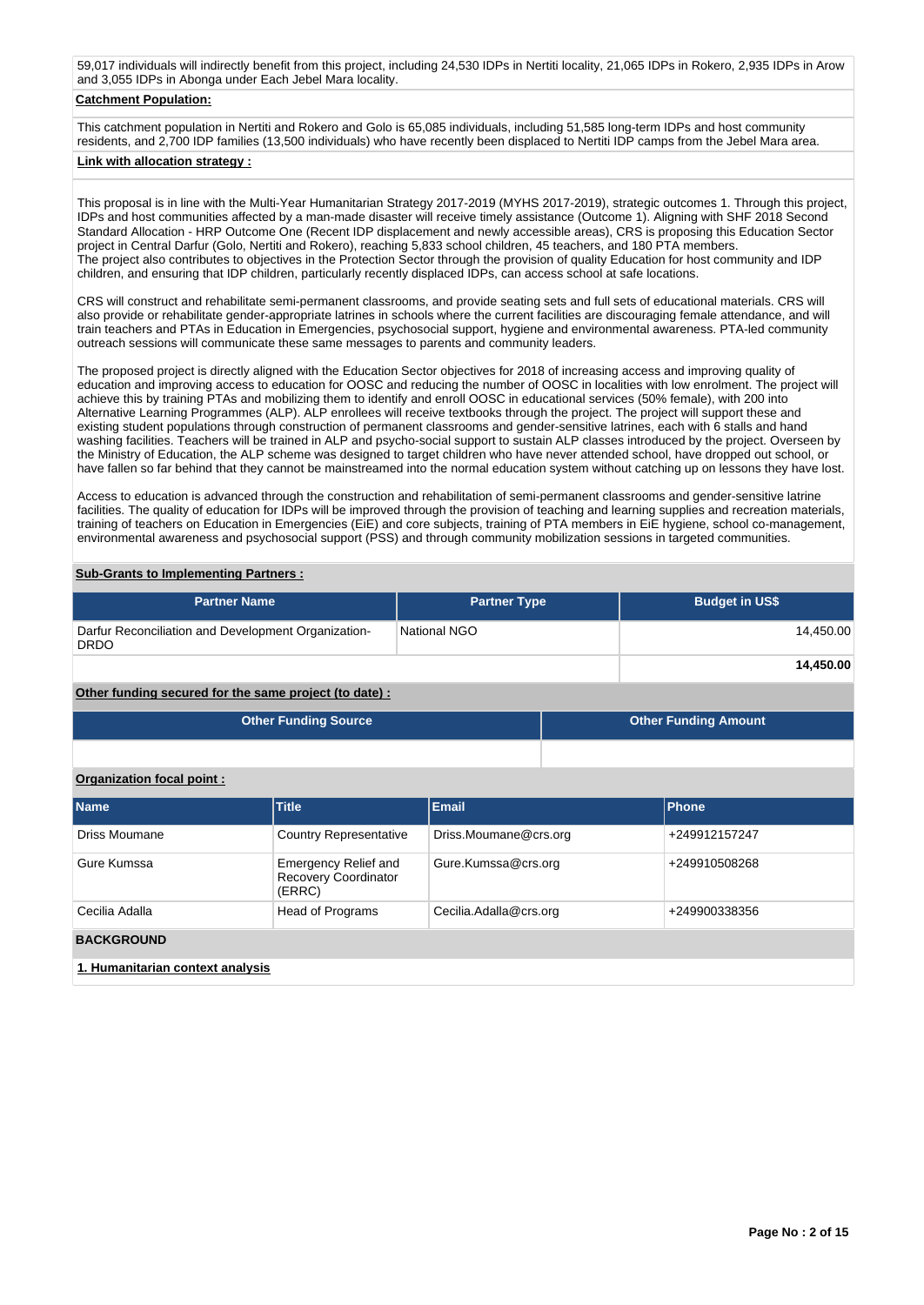The protracted armed conflict in Darfur has resulted in continued vulnerability of displaced persons and deterioration of scarce basic services in Darfur. Clashes in Jebel Mara have been reported almost every year since the start of the Darfur conflict in 2003, resulting in population displacement to larger towns in Central, North and South Darfur States. Thousands of civilians have been displaced from the Jebel Marra area since mid-January 2016 because of increased hostilities between the Sudanese Armed Forces (SAF) and armed rebel groups. Hostilities continue to be reported in the Jebel Mara and the prospects for newly-displaced populations remain uncertain; displacement could increase if hostilities continue. Between January and February 2016, conflict in the Jebel Mara displaced an estimated 50,000 individuals to Nertiti and Rokero localities in Central Darfur, according to a February 2018 Joint Inter-Agency (I-A) mission led by OCHA and Central Darfur Humanitarian Aid Commission (HAC) Zalingei in Central Darfur State. Significant movement restrictions by the authorities in Central Darfur prevent humanitarian actors from accessing conflict areas to verify displaced population figures and assess the humanitarian assistance needed; however, the reported number is likely to increase. The increase of new IDPs into Nertiti has increased the emergency education needs around infrastructure, psychosocial support, trained teachers and PTAs, supplies and Education in Emergencies services (EiE). HAC has reported evidence from Nertiti IDP camp that indicates a lack of space to accommodate newlydisplaced children. The situation would be worse if all school-age children were enrolled in school. Schools in proposed project locations have reported a need for classroom construction and rehabilitation to allow for extra students in safe education facilities. CRS partner (Darfur Reconciliation and Development Organization-DRDO), a local NGO working with CRS in ongoing projects in Nertiti, conducted a needs assessment focused on educational needs and reported that the IDP camp continues to receive newly displaced populations fleeing from the Jebel Marra conflict. Approximately 2,700 IDP families have recently relocated to Nertiti and settled in the area, where another 31,245 IDPs (6,249 families) from the protracted Darfur conflict are settling. In Rokero 21,065 IDPs have settled, including 2,935 in Arow and 3,055 in Abonga. Golo is currently home to 68,959 IDPs, including 17,479 in Jokosti.

As a result of the new IDP arrivals, school-aged children need support to access education, as schools are unable to accommodate them. 1- Rokero locality: three schools (Abonga, Arow, Solo)

- 2- Nertiti locality: three schools (Alkhanas Girls, Alzahra Girls, Toor Boys)
- 3- Golo locality: three schools (Tiro, Jokosti, Bardani)
- (These target schools have been agreed with DRC)

These schools attempt to provide educational services for the growing number of IDP children, but are straining to accommodate them. For example, in Toor Boys School, students were found sitting on dirt floors in temporary spaces with leaking roofs. In Alzahra Girls School, the wall and doors of permanent latrines were broken, limiting privacy for the girls. Inter-Agency Network for Education in Emergences (INEE) standards are not being met, discouraging female attendance at schools. According to the State Ministry of Education, only 25% of the 85 teachers in the nine IDP schools in Rokero, Golo, Nertiti have been trained, and teacher's offices have broken windows and roofs. Students also lack adequate learning resources. For example, the Abonga, Arow, and Solo Schools have 1,996 students (821 girls and 1,175 boys), but only 19% of students have access to school supplies, with about six students sharing each textbook. Lack of critical learning resources have discouraged families from sending and keeping their children in school. Lack of access to education places all child

#### **2. Needs assessment**

- Gaps in educational services are evident in Nertiti, Rokero and Golo camps, the rate of IDP and host community children out of school ranges from 35% to 45% (UNICEF), with most enrolled students crowded into classrooms and sitting on the ground. The classrooms are constructed from local materials which do not keep out the rain. Latrines are mixed-gender and made with transparent local materials. There is a shortage of learning materials and trained Ministry of Education teachers in the schools. The increase in IDPs coming into the IDP camp in 2017 has further stressed what the learning environment in the camp is able to offer. The needs in Nertiti, Rokero, and Golo particularly centered on the construction of semi-permanent classrooms, rehabilitation of damaged classrooms, need for adequate latrines and sanitation facilities, needs for trained teachers and education supplies. Psychosocial support and school kits will also be a strong need for the children of recently displaced families, thus the most significant needs for the students in this camp are construction and rehabilitation of classrooms, seating in the classrooms, Psycho social support, trained teachers and PTAs.

CRS local partner DRDO conducted a needs assessment in nine selected schools, including three schools in Nertiti, three in Rokero, and three in Golo, to identify the priority needs of recent IDPs and to identify and prioritize schools struggling with recent IDP influx. Enrollment figures and displacement routes identified by the Ministry of Education (MoE), UNICEF and HAC were used to identify schools with the greatest number of IDPs and irregular girl-to-boy student ratios. CRS visited six identified schools in Rokero in January 2018 (Abonga, Arow, Solo, Mohammed Dein, Dar-Alaman, Alzahra) to conduct further needs assessment. The assessment results revealed that schools are overcrowded, with an average of 95-120 children per classroom. This is far beyond the recommendation of Ministry of Education, which advocates for 45-50 children per classroom. It was found that, on average, more than 135 children are using one latrine with limited or no hand washing facilities. Teacher's offices have broken windows and roofs and only 25% of the teachers are trained. Students also lack educational materials. According to Education officer in Rokero locality girls make up 80% of OOSC. All schools observed were damaged and degraded, and have no water, latrine, sitting facilities, or feeding places. No national or international NGO or UN agency have provided support. Assessment considered infrastructure and supply needs, as well as the number of trained teachers relative to the number of students and classrooms, and the capacity of the PTAs. Additionally, communities provided the following reasons for not enrolling girls in school: early marriage among nomadic peoples, lack of importance given to educating girls, prioritization of school fees for boy children over girl children. CRS has selected those schools that demonstrated greatest need for intervention.

Key recommendations of the assessment were as follows:

- Construction of Semi -permanent classrooms
- Rehabilitation of four existing classrooms in Arow School
- Construction of gender-segregated latrines
- Provision of education materials (desks, bench, seating mats) and education supplies (books, blackboard)
- Training to teachers and school PTAs
- Introduction of Accelerated Learning Program (ALP)
- Construction/rehabilitation of WASH facilities
- Provision of hygiene promotion sessions

The recent influx of new IDP who also need educational services calls for the construction and rehabilitation of semi-permanent classrooms, gender-sensitive latrines, support for out of school children and the need for psychosocial support for students. These larger numbers of students will also require more trained teachers, textbooks, and blackboards, and training for PTAs on sustainable school management. **These** 

## **3. Description Of Beneficiaries**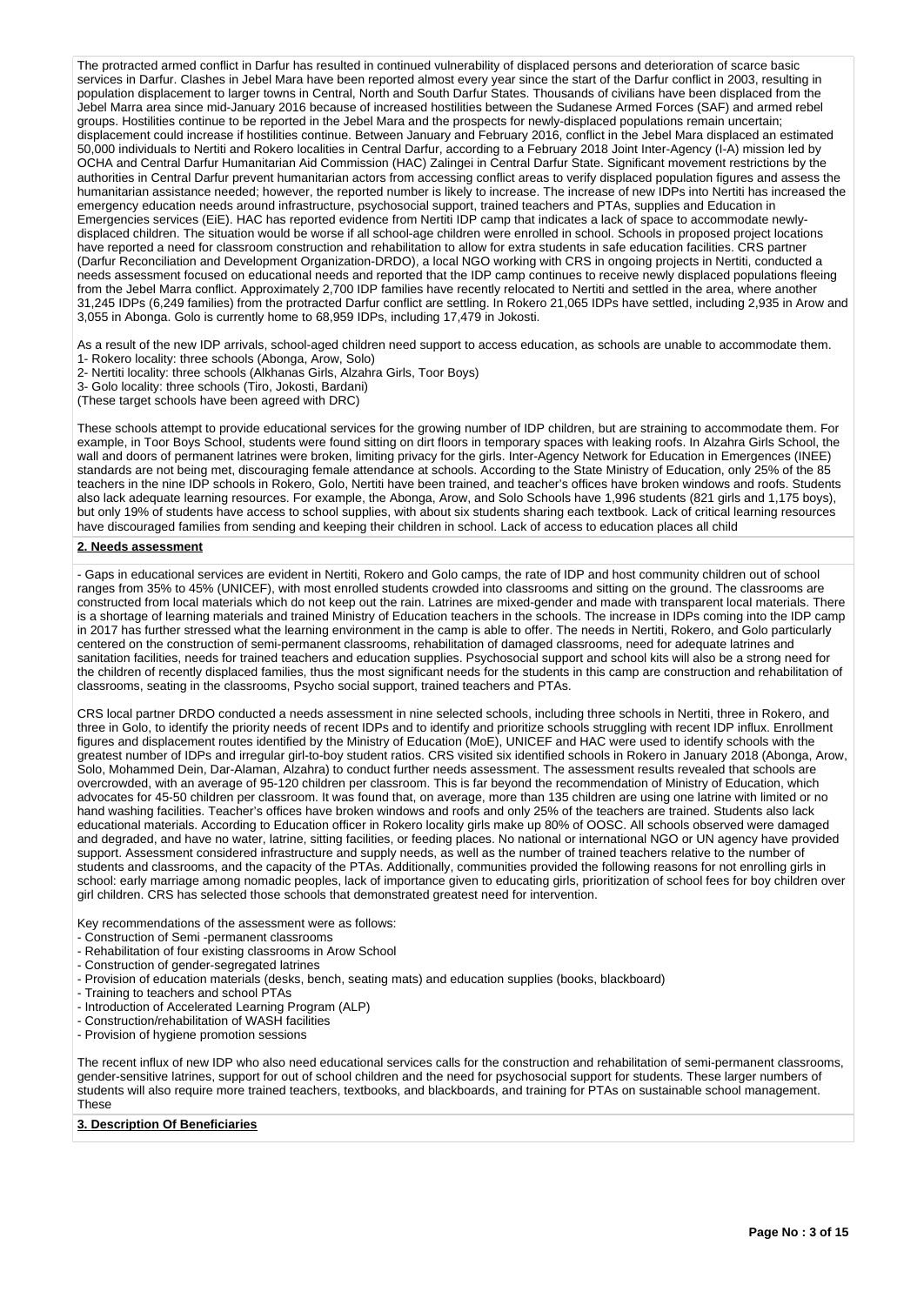Beneficiaries for this project will be IDP children affected by the recent emergencies and protracted conflict in Central Darfur. The focus of this project will be the newly displaced children in Rokero, Golo, and Nertiti IDPs camps. MoE representatives in the camps indicate that, prior to the conflict, there were 2,836 IDP children in need of education support among the 5,833 community children (3,499 IDPs) accommodated in the nine targeted schools. New displacements have added 2,070 school aged children to the total in need of support. Through this project, CRS will target both the recently displaced and those existing IDPs, for a total of 5,833 IDP children under 18 years of age in Rokero, Golo, and Nertiti localities in central Darfur. In addition, the project will also target 45 school teachers and 180 PTA members and 500 parents from community members. The beneficiaries are the total number of children attending the nine targeted schools and the targeted teacher/PTA members.

## **4. Grant Request Justification**

Critical gaps exist in providing education spaces and services for children affected by emergencies in Rokero, Golo, and Nertiti, Central Darfur State. CRS will address these gaps by supporting the emergency education needs of IDP children both from recent and protracted conflict in Central Darfur. Those most recently displaced in Rokero, Golo and Nertiti are in greatest need of the proposed services. The conflict in Jebel Marra is relatively recent and the existing schools in these communities were not prepared to accommodate the new IDP students. Basic infrastructure in the form of Temporary Learning Spaces (TLS) and latrine facilities are needed in the nine schools to offer the students a safe place to learn. Protection for these at-risk student populations will be added to the services offered to the students through the introduction of psychosocial training for teachers and sessions in schools to introduce students to the psychosocial support services available to them. Schools in Nertiti, Rokero and Golo have faced critical gaps in education services even prior to the recent displacement, with the increased number of students further stressing education resources. The schools do not have adequate and equipped classrooms to serve the students. The latrines in some school are made of local materials with holes that allow one to see inside the latrines. More than 135 children use one latrine and girls are not comfortable in these conditions. In the IDP schools, the walls and doors of permanent latrines are broken, which limits privacy for girls. Overall, the situation of crumbling, overcrowded classrooms, lack of trained teachers and materials, and unsuitable latrines has created an untenable environment for students.

There are a limited number of actors currently implementing education programming in Nertiti to meet these needs. CRS is currently operational and already provides WASH and nutrition assistance through its USAID/OFDA-funded project, and will utilize this experience in Rokero and Golo in rapid provision of education infrastructure and services.

CRS proposes to construct 19 semi-permanent classrooms, rehabilitate 10 semi-permanent classrooms, and provide desks and benches to the nine IDP schools. In addition, CRS will construct eight new emergency latrines with hand washing stations, ensuring that the latrines meet minimum standards of privacy and hygiene, particularly for girls. The project will also provide school supplies to nine IDP schools and psychosocial support training and material for the teachers and the students. Finally, the project will sensitize Mobilize 500 community members on girls' education.

## **5. Complementarity**

CRS has been implementing education activities in the areas encompassing Zalingei, Mukjar, Garcia, Nertiti and Umdukhun localities in Central Darfur for almost twelve years. This project will build on previous efforts and compliment ongoing CRS education projects in Central Darfur, as well as an ongoing integrated health, nutrition and WASH project in Nertiti, Rokero, and Golo. CRS will also coordinate with DRC, IRW and TGH, who are implementing Education, WASH and livelihood projects in North, West and Central Jebel Mara localities. CRS will share information related to the projects and seek and offer advice to other implementers. CRS is an active member of the INGOs forum, and will share information, assessment results, and other relevant activities through this forum as well. CRS will leverage this experience in the proposed service area to quickly and effectively implement the proposed project. CRS will also work alongside an existing local partner, benefiting from their local knowledge and experience while continuing to build their capacity. Finally, CRS has built strong relationships and a good reputation with the line ministries, local officials and targeted communities in Central Darfur. Leveraging these contacts and solid working relationships will assist in the smooth implementation and an emphasis on quality programming

## **LOGICAL FRAMEWORK**

#### **Overall project objective**

To provide quality education to conflict-affected IDP children in Rokero, Golo and Nertiti IDP camps in Central Darfur State

#### **EDUCATION**

| ---------                                                                                                                                                                                                                                                                                                                                     |                                                                                                                                                         |                                 |
|-----------------------------------------------------------------------------------------------------------------------------------------------------------------------------------------------------------------------------------------------------------------------------------------------------------------------------------------------|---------------------------------------------------------------------------------------------------------------------------------------------------------|---------------------------------|
| <b>Cluster objectives</b>                                                                                                                                                                                                                                                                                                                     | <b>Strategic Response Plan (SRP) objectives</b>                                                                                                         | <b>Percentage of activities</b> |
| Increase access to inclusive and protective<br>lifesaving education (formal and non-formal)<br>for the most vulnerable children (pre-school<br>and primary school age children and<br>adolescents) affected by new emergencies<br>and ensure continuity of relevant quality<br>education during sudden onset and aftermath<br>of emergencies. | Outcome 1: LIFESAVING: Populations<br>affected by natural or manmade disasters<br>receive timely assistance during and in the<br>aftermath of the shock | 100                             |

**Contribution to Cluster/Sector Objectives :** Access to essential education is advanced through the construction, rehabilitation and provision of temporary learning spaces and gender-sensitive latrine facilities, psychosocial support, plus community mobilization sessions to encourage girl's enrollment. The quality of education for IDPs will be improved through the provision of educational materials includes blackboards, seating sets and the training of teachers on teaching methodologies, education in emergencies (EiE) and core subjects. The promotion of life saving and life sustaining messages is accomplished through the training of teachers in psychosocial support (PSS) and hygiene and the provision of materials and inclusion of school wide information sessions on PSS. The promotion of risk reduction strategies and capacity building of education actors will be advanced through the training of PTAs on education in emergency EiE, hygiene practices, school management, environmental awareness and PSS and through community mobilization sessions lead by the PTAs.

#### **Outcome 1**

Increase access to inclusive and protective formal education is increased for IDP children affected by emergencies in Nertiti, Golo and Rokero Central Darfur

# **Output 1.1**

**Description**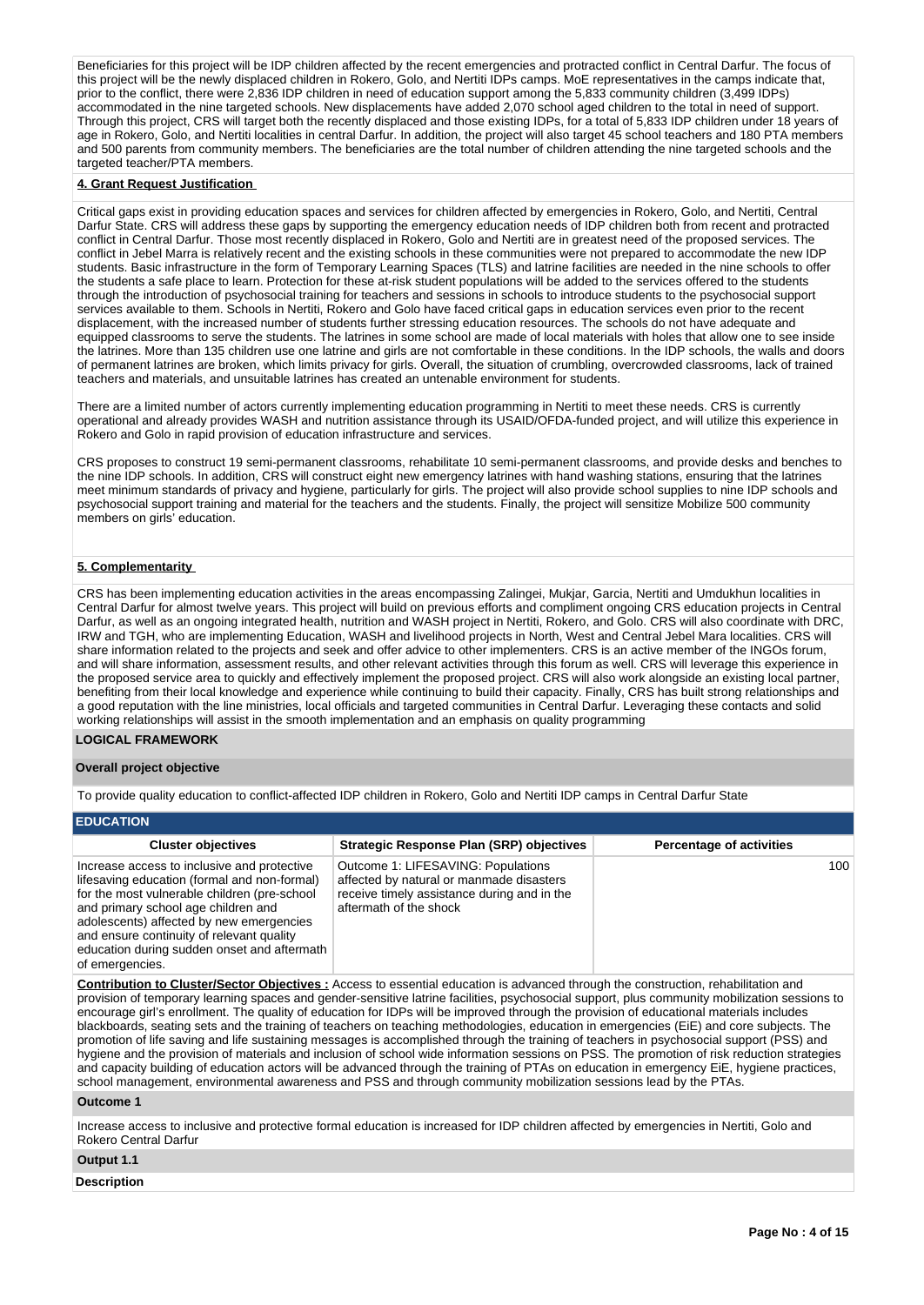5,833 children (2,302 boys, 3,531 girls) in have increased access to quality education in protective learning spaces in Nertiti, Golo and Rokero

# **Assumptions & Risks**

Targeted locations remain accessible and security situation remains stable; Authorities accept the construction of temporary learning spaces **Indicators**

|                           |                                                                                  |                                                                                                                                                                     | <b>End cycle beneficiaries</b> |       |             |              | End<br>cycle  |
|---------------------------|----------------------------------------------------------------------------------|---------------------------------------------------------------------------------------------------------------------------------------------------------------------|--------------------------------|-------|-------------|--------------|---------------|
| Code                      | <b>Cluster</b>                                                                   | Indicator                                                                                                                                                           | <b>Men</b>                     | Women | <b>Boys</b> | <b>Girls</b> | <b>Target</b> |
| Indicator 1.1.1           | <b>EDUCATION</b>                                                                 | Number of targeted children and adolescents<br>accessing protective learning spaces. (HRP 2018)                                                                     |                                |       | 725         | 725          | 1,450         |
|                           | <b>Means of Verification:</b> Site Visit Reports, Completion certificate, photos |                                                                                                                                                                     |                                |       |             |              |               |
| Indicator<br>1.1.10       | <b>EDUCATION</b>                                                                 | Number of targeted children and adolescents<br>accessing gender sensitive WASH facilities in<br>schools/ learning spaces. (HRP 2018)                                |                                |       | 600         | 480          | 1,080         |
|                           | <b>Means of Verification:</b> Project reports; photos                            |                                                                                                                                                                     |                                |       |             |              |               |
| Indicator<br>1.1.11       | <b>EDUCATION</b>                                                                 | Number of awareness sessions/campaigns<br>arranged                                                                                                                  |                                |       |             |              | 500           |
|                           |                                                                                  | <b>Means of Verification:</b> Number of community members s reached with mobilization sessions                                                                      |                                |       |             |              |               |
| Indicator<br>1.1.12       | <b>EDUCATION</b>                                                                 | number of enrolments of girl children in basic<br>education or ALP after the PTA awareness<br>campaign                                                              |                                |       |             |              | 200           |
|                           | Means of Verification: School registration records; project reports              |                                                                                                                                                                     |                                |       |             |              |               |
| Indicator<br>1.1.13       | <b>EDUCATION</b>                                                                 | Number of PTAs with operational School<br>Improvement Plans.                                                                                                        |                                |       |             |              | 9             |
|                           | Means of Verification: PTA Plan and meeting minutes                              |                                                                                                                                                                     |                                |       |             |              |               |
| Indicator<br>1.1.14       | <b>EDUCATION</b>                                                                 | Number of complaint feedback mechanism<br>established                                                                                                               |                                |       |             |              | 9             |
|                           |                                                                                  | Means of Verification : Documentation of evidence of response to the complaint following the system specified steps.                                                |                                |       |             |              |               |
| Indicator<br>1.1.15       | <b>EDUCATION</b>                                                                 | Number of children with disability facilitated to<br>access learning spaces.                                                                                        |                                |       |             |              | 50            |
|                           | <b>Means of Verification:</b> attendance sheet                                   |                                                                                                                                                                     |                                |       |             |              |               |
| Indicator<br>1.1.16       | <b>EDUCATION</b>                                                                 | Number of teachers trained                                                                                                                                          |                                |       |             |              | 45            |
|                           | Means of Verification: training report, training attendance, photos              |                                                                                                                                                                     |                                |       |             |              |               |
| Indicator 1.1.2           | <b>EDUCATION</b>                                                                 | Number of learning spaces constructed/<br>rehabilitated                                                                                                             |                                |       |             |              | 29            |
|                           |                                                                                  | Means of Verification: BOQs; school records; procurement reports; photos                                                                                            |                                |       |             |              |               |
| Indicator 1.1.3           | <b>EDUCATION</b>                                                                 | Number of targeted children and adolescents<br>benefiting from teaching, learning, and<br>recreational materials. (HRP 2018)                                        |                                |       | 2,30<br>2   | 3,53<br>1    | 5,833         |
|                           | <b>Means of Verification:</b> Procurement documents; project reports; photos.    |                                                                                                                                                                     |                                |       |             |              |               |
| Indicator 1.1.4           | <b>EDUCATION</b>                                                                 | Number of targeted children and adolescents<br>accessing gender sensitive WASH facilities in<br>schools/ learning spaces. (HRP 2018)                                |                                |       | 540         | 540          | 1,080         |
|                           | <b>Means of Verification:</b> School records; project reports                    |                                                                                                                                                                     |                                |       |             |              |               |
| Indicator 1.1.5           | <b>EDUCATION</b>                                                                 | Number of gender sensitive latrines constructed in<br>learning spaces                                                                                               |                                |       |             |              | 8             |
|                           | Means of Verification: School records; project reports; photos                   |                                                                                                                                                                     |                                |       |             |              |               |
| Indicator 1.1.6           | <b>EDUCATION</b>                                                                 | Number of education actors with enhanced skills<br>on school management and EiE (child protection,<br>psychosocial support, disaster risk reduction).<br>(HRP 2018) |                                |       |             |              | 180           |
|                           | <b>Means of Verification:</b> Participant lists; photos                          |                                                                                                                                                                     |                                |       |             |              |               |
| Indicator 1.1.7           | <b>EDUCATION</b>                                                                 | Number of awareness sessions/campaigns<br>arranged                                                                                                                  |                                |       |             |              | 18            |
|                           | <b>Means of Verification:</b> Participant lists; project reports                 |                                                                                                                                                                     |                                |       |             |              |               |
| Indicator 1.1.8           | <b>EDUCATION</b>                                                                 | Number of people reached by awareness<br>sessions                                                                                                                   |                                |       |             |              | 500           |
|                           | <b>Means of Verification:</b> Project reports; photos                            |                                                                                                                                                                     |                                |       |             |              |               |
| Indicator 1.1.9 EDUCATION |                                                                                  | Number of children attending ALP                                                                                                                                    |                                |       |             |              | 500           |
| <b>Activities</b>         | <b>Means of Verification:</b> Registration lists; teacher reports                |                                                                                                                                                                     |                                |       |             |              |               |

**Activity 1.1.1**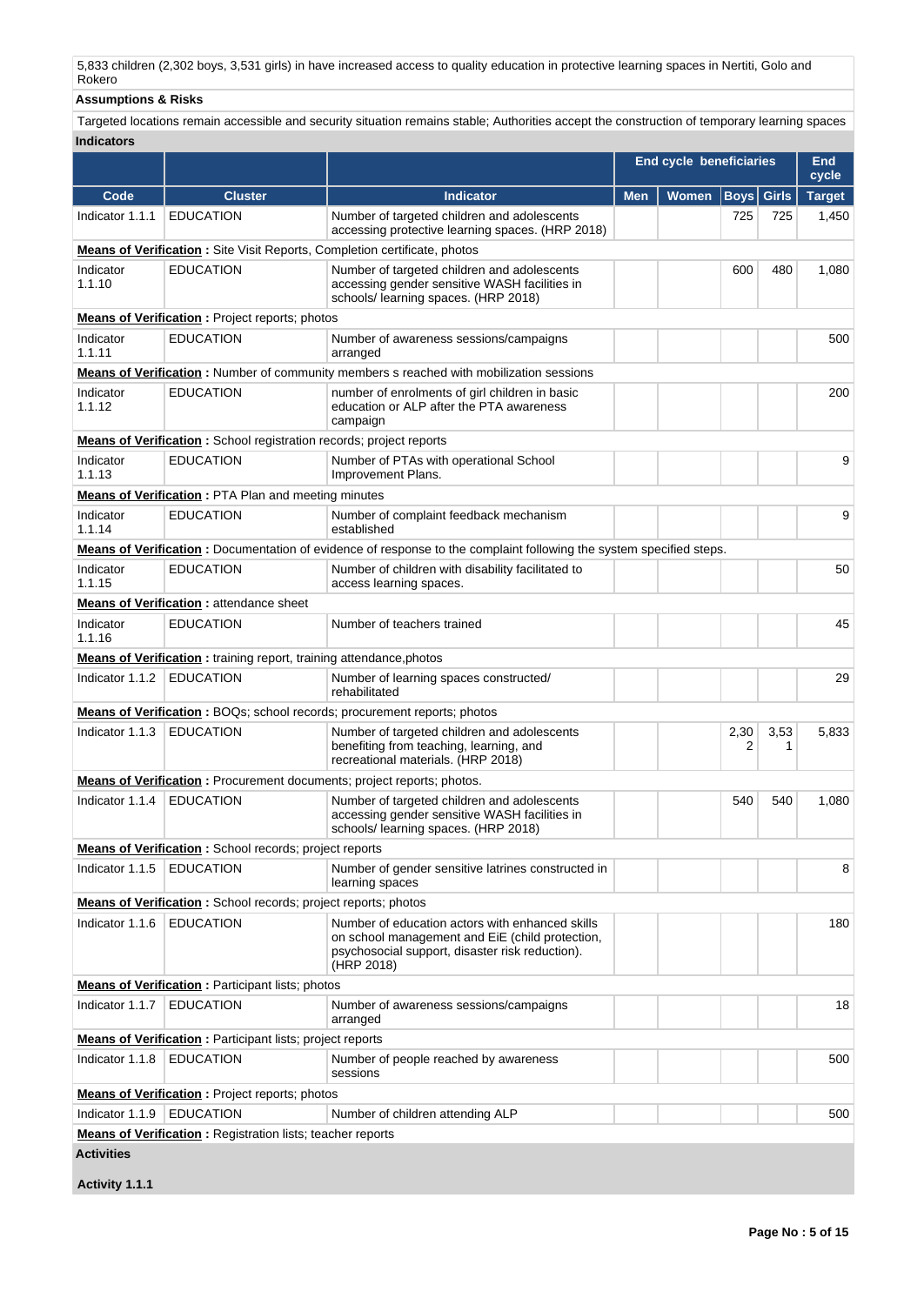#### **Standard Activity : Construction/rehabilitation of learning spaces (eg. TLS, semi-permanent class room, existing classroom/school)**

- Construction 19 classrooms in four schools.
- 1- Rokero locality: three schools (6 in Abonga, 4 in Arow, 6 in Solo)
- 2- Nertiti locality: one school (3 in Toor Boys)

Rehabilitation of 10 semi-permanent classrooms in 4 schools

- 1- Rokero: one schools (2 in Arow)
- 2- Nertiti: two schools (2 in Alkhanas Girls, 2 in Alzahra Girls)
- 3- Golo: two schools (2 in Tiro, 2 in Jokosti)

For 1,450 IDPs children (250 boys and 250 girls) in Rokero, Golo and Nertiti (calculated at 50 children per classroom).

The structures will be constructed using blocks and locally sourced materials to ensure the durability and environmental consideration. These structures will provide access to safe learning spaces for up to 1,450 IDP children in Rokero, Golo and Nertiti, and will reduce the pressure on scarce educational resources and promote child education.

20 Semi-permanent classrooms constructed with more durable materials

### **Activity 1.1.2**

#### **Standard Activity : Provision of teaching, learning and recreational materials for student and teacher**

Provide arts materials (Colored pencil high quality, Water color, Artist Brush different size, Drawing paper, Poster paper for drawing and education means use, as well as a recreational kit (consisting of: Football number five high quality; Football net; Volleyball high quality; Volleyball net; Inflating-kit for balls; Whistle; Skipping rope, polyester, 3m.) to targeted classrooms in the 9 IDP schools; each classroom receives recreational materials designed to meet the needs of the students at that level and which take into consideration the needs of girl students, benefiting 5833 students (302 boys and 3,531 girls).

there will 25 classrooms and each classroom has 50 students with the cost of the textbook of basic education

Provision of 20 blackboards for constructed and rehabilitated classrooms in targeted schools (3 in Rokero and 3 in Nertiti and 2 in Golo). 2 blackboards will be provided for each of the targeted 9 IDP schools ( each classroom with two blackboards a total of 18 blackboards).

All of the 9 IDPs' schools will receive 400 seating sets to address the needs for seating for new IDP children as well as the existing need of other pupils in the target schools. the provided seating sets will cover primary classrooms of the 9 project schools in Rokero, Golo, and Nertiti, will benefit 800 children. Each school will receive seating sets according to the number of new IDPs in the school and preexisting needs of the school.

25 classrooms (50 children per classroom, totaling 1,250 children) will benefit from textbooks for primary education.

## **Activity 1.1.3**

## **Standard Activity : Construction/rehabilitation of gender sensitive latrines in school/learning spaces**

Construction of 8 gender-sensitive latrines for IDP children in 5 out of 9 schools, 6 blocks of latrines in Rokero (1 block male/1 block female in Abonga, 1 block male/1 block female in Arow, 1 block male/1 block female in Solo) and 1 block female latrines in Bardani school in Golo and 1 block male in in Toor boys school

The provision of 7 gender-sensitive latrine stances meeting INEE and SPHERE standards utilizing environmentally friendly soil stabilized blocks where possible. The 8 latrines will be divided to 8 units with 4 doors in each unit of one hole. This will benefit approximately 1,080 students (600 boys and 480 girls). Gender sensitivity will be considered in providing the latrines; boys and girls latrines will be in separate locations or provide separate entrances for girls and boys if they are in the same block. These facilities and related handwashing stations will require a water tank, as the schools do not currently have water service (budgeted with handwashing stations).

One handwashing station with 2 taps will be provided for each 2 latrines, in total 16 handwashing stations will be provided for the latrines constructed or rehabilitated. These facilities and related handwashing stations will require a water tank, as the schools do not currently have water service (budgeted with handwashing stations).

### **Activity 1.1.4**

### **Standard Activity : Conduct awareness sessions for students in school/learning spaces**

Conduct community Mobilizations sessions on topics around girl's education and education in emergency initiatives. 2 sessions of sensitization meetings will be conducted at each school in 9 IDP communities targeting 500 community representatives (250 male and 250 female). At least 50% from IDP communities. DRDO staff will lead the sensitization sessions with support of project staff and in coordination with MoE

### **Activity 1.1.5**

## **Standard Activity : Conduct training for teachers and PTA**

Provision of a 5-day training for 45 teachers from among the 9 schools (in 3 groups) for 3-day basic teacher training and the 2-day PSS training. MoE master trainers based in Central Darfur will conduct the trainings based on approved Curriculum that includes Basic and advanced teaching methodology and how to conduct PSS.

#### **Activity 1.1.6**

## **Standard Activity : Provision of teaching, learning and recreational materials for student and teacher**

Description Establish 10 classes of Non-Formal Education (Accelerated Learning Program) 4 ALP class in Rokero, 3 in Nertiti and 3 in Golo benefiting 500 (200 in Rokero, 150 in Nertiti and 150 in Golo) school age children.

CRS will provide 10 ALP classes for out-of-school IDP children to allow them to catch up and re-enter basic education. The courses will be offered in the evenings for 7 months (three times per week) to allow for the use of the MoE basic education teachers, CRS will coordinate with of MoE to use the existing classrooms at the targeted schools to conduct ALP classes. There will be two teachers in the room to assist with the acceleration learning. Textbooks will be provided to all targeted students and teacher incentives paid. The classes will target IDP out-of-school children age 8-16 boys and girls, with the ratio at minimum 50% girls

**Activity 1.1.7** 

**Standard Activity : Conduct training for teachers and PTA**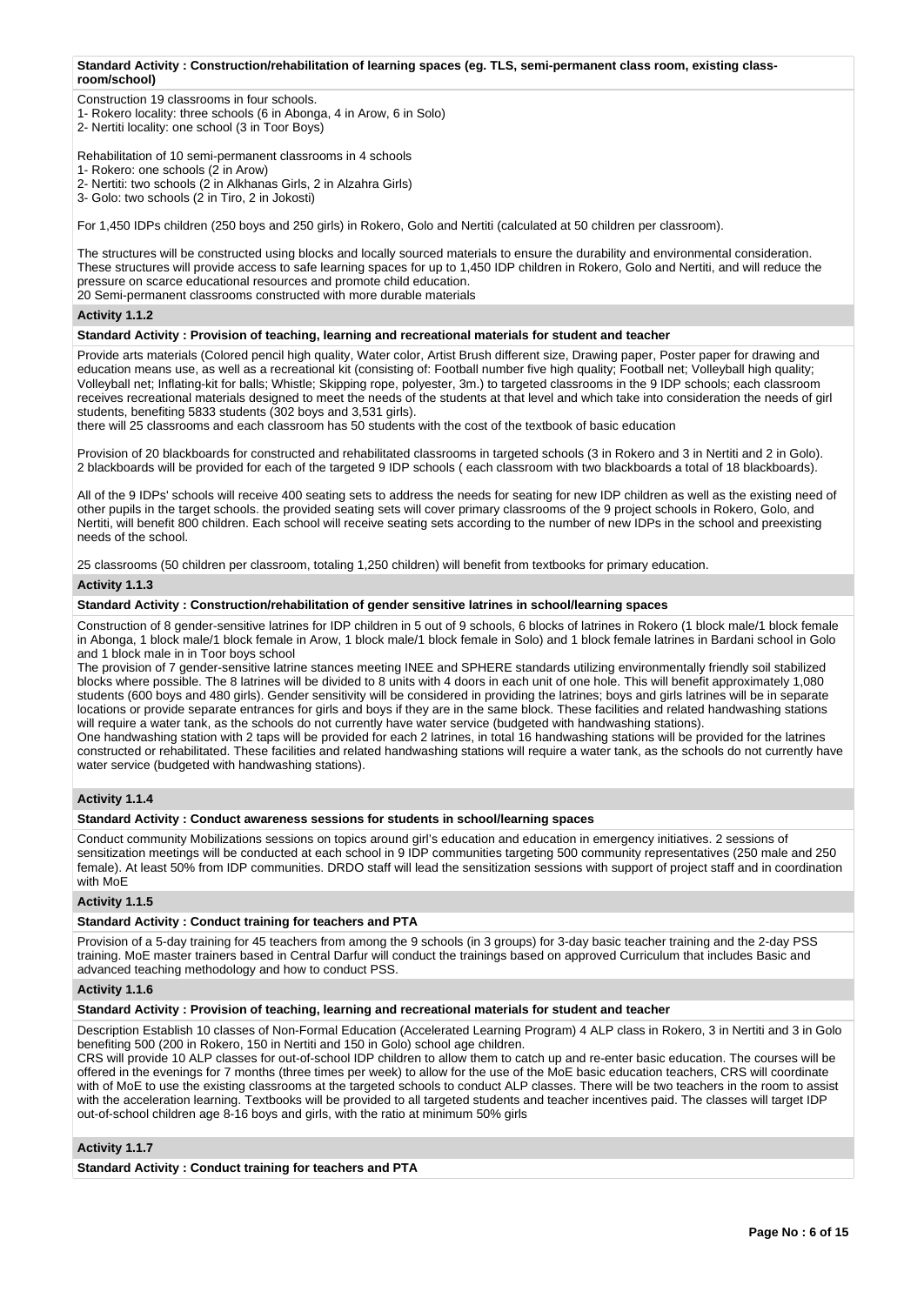Training of 180 PTA members (20 from each of the 9 schools) each training two days and 60 participants per training on school management, education in emergencies, the child safety code, hygiene practices, environmental awareness and the importance of girls' education and support in the development of School Improvement Plans. The PRDO staff will track the School Improvement Plans and CRS staff to ensure that the improvements made by the project are sustainable for the longer term.

### **Activity 1.1.8**

## **Standard Activity : Conduct awareness sessions for students in school/learning spaces**

Due to lack of water service or tanks for storage, the project will provide one water tank to each school (nine tanks in total) to support sanitation infrastructure of latrines and handwashing stations.

#### **Additional Targets :**

# **M & R**

## **Monitoring & Reporting plan**

CRS prioritizes a Monitoring Evaluation Accountability and Learning (MEAL) system that provides consistent high-quality information and contributes to superior program performances and quality assurance that over time enriches integral human development. The MEAL system emphasizes a participatory approach that reflects the voices of all parties involved in the project, while complying with donor's requirements. Within the first three months of the project start, CRS will conduct a simple measurement of indicators and evidence based reporting for learning (SMILER) workshop and a comprehensive monitoring plan will be developed and used to generate and provide information for decision making and tracking the progress of the project using specific tools. CRS will be responsible for monitoring the project and reporting to SHF through GMS. The main monitoring activities that will be conducted by project field staff will include tracking of evaluation, end of project evaluation and impact monitoring for activities implemented. The Senior Project Officer (SPO) will be responsible for project activity implementation and monitoring of outputs together with the community volunteers and field staff. Using standard M&E reporting tools, progress on project implementation will be monitored primarily by the Senior Project Officer, with support from the MEAL department. The MEAL Manager will support the SPO through collecting and analyzing data on output and outcome indicators that will feed into the progress reports to SHF. The SPO and project Officers will conduct monthly field monitoring visits to support quality of implementation and coordination with stakeholders to ensure complementarity and synergy of activities with other partners working in the area. The SPO will carry out regular meetings with the different stakeholders in the target areas including community members, committees and line ministries to gather their views about the project and report progress including on coordination of services by different players. The collected data will be reviewed and analyzed to assess the achievement of the project and measure the impact of the interventions. Results from the stakeholders, partners and lessons learned during implementation will be documented to inform future programming initiatives. Various monitoring and evaluation tools will be employed to ensure sound implementation and compliance with project objectives, including but not limited to OCHA 4Ws mapping.

The Senior Project Officer will be responsible for the overall project and financial management with oversight from the Emergency Relief and Recovery Coordinator (ERRC). The Khartoum based Head of Programing will ensure quality of programming and review and submission of all donor reports. She will also provide regular updates in Khartoum sector coordination meetings. The Head of Programming will be supported by the Country Representative in high level decision making processes. She will also seek technical support from East Africa Regional Office, especially to refine the programmatic interventions in consultation with Regional Technical Advisors. CRS HQ will also support the program through regular (both programmatic and financial), carry out risk assessments and ensure compliance to all SHF requirements including timely implementation.

CRS will include a signboard to inform beneficiaries about the activities.

# **Workplan**

| <b>Activitydescription</b>                                                                                                                                                                                                                                                                                                                                                                                                                   | Year |    | $\overline{2}$ | 3   | 5 | 6 <sup>1</sup> | -7 I | 8 | 9 | $\vert$ 10 $\vert$ 11 $\vert$ 12 $\vert$ |    |                         |
|----------------------------------------------------------------------------------------------------------------------------------------------------------------------------------------------------------------------------------------------------------------------------------------------------------------------------------------------------------------------------------------------------------------------------------------------|------|----|----------------|-----|---|----------------|------|---|---|------------------------------------------|----|-------------------------|
| Activity 1.1.1: Construction 19 classrooms in four schools.<br>1- Rokero locality: three schools (6 in Abonga, 4 in Arow, 6 in Solo)                                                                                                                                                                                                                                                                                                         | 2018 |    |                |     |   |                |      |   |   | X.                                       | X. | $\mathsf{I} \mathsf{X}$ |
| 2- Nertiti locality: one school (3 in Toor Boys)                                                                                                                                                                                                                                                                                                                                                                                             | 2019 | X. | IX.            | ΙX. |   |                |      |   |   |                                          |    |                         |
| Rehabilitation of 10 semi-permanent classrooms in 4 schools<br>1- Rokero: one schools (2 in Arow)<br>2- Nertiti: two schools (2 in Alkhanas Girls, 2 in Alzahra Girls)<br>3- Golo: two schools (2 in Tiro, 2 in Jokosti)                                                                                                                                                                                                                     |      |    |                |     |   |                |      |   |   |                                          |    |                         |
| For 1,450 IDPs children (250 boys and 250 girls) in Rokero, Golo and Nertiti<br>(calculated at 50 children per classroom).                                                                                                                                                                                                                                                                                                                   |      |    |                |     |   |                |      |   |   |                                          |    |                         |
| The structures will be constructed using blocks and locally sourced materials to<br>ensure the durability and environmental consideration. These structures will<br>provide access to safe learning spaces for up to 1,450 IDP children in Rokero, Golo<br>and Nertiti, and will reduce the pressure on scarce educational resources and<br>promote child education.<br>20 Semi-permanent classrooms constructed with more durable materials |      |    |                |     |   |                |      |   |   |                                          |    |                         |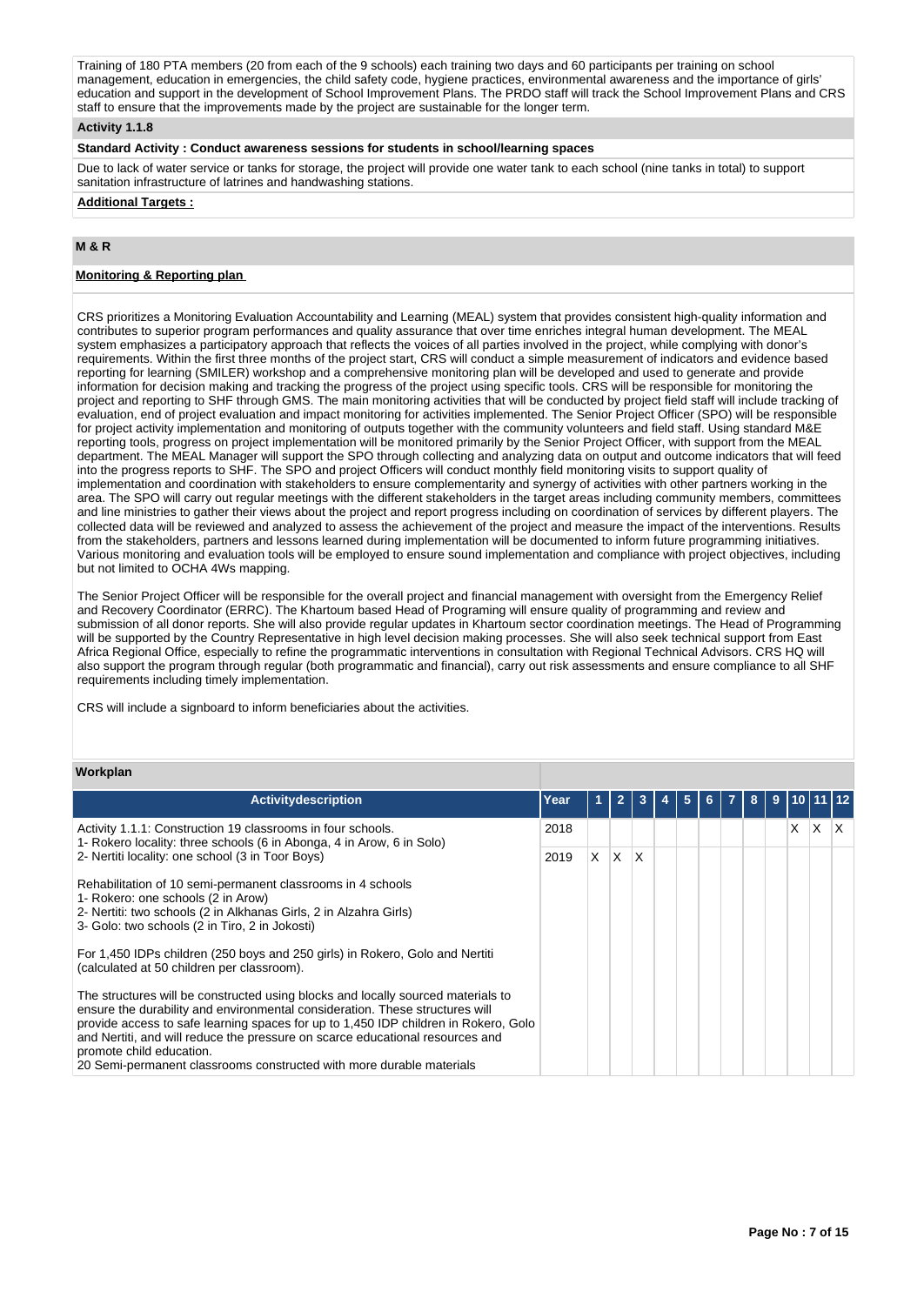| 2018<br>Activity 1.1.2: Provide arts materials (Colored pencil high quality, Water color, Artist<br>Brush different size, Drawing paper, Poster paper for drawing and education                                                                                                                                                                                                                                                                                                                                                                                                                                                                                                                                                                                                                                                                                                                                                                                                                                                                                                                       |      |   |              |   |    | X            | $\mathsf{X}$ | $\mathsf{X}$ |              |    |                         |              |              |
|-------------------------------------------------------------------------------------------------------------------------------------------------------------------------------------------------------------------------------------------------------------------------------------------------------------------------------------------------------------------------------------------------------------------------------------------------------------------------------------------------------------------------------------------------------------------------------------------------------------------------------------------------------------------------------------------------------------------------------------------------------------------------------------------------------------------------------------------------------------------------------------------------------------------------------------------------------------------------------------------------------------------------------------------------------------------------------------------------------|------|---|--------------|---|----|--------------|--------------|--------------|--------------|----|-------------------------|--------------|--------------|
| means use, as well as a recreational kit (consisting of: Football number five high<br>2019<br>quality; Football net; Volleyball high quality; Volleyball net; Inflating-kit for balls;<br>Whistle; Skipping rope, polyester, 3m.) to targeted classrooms in the 9 IDP<br>schools; each classroom receives recreational materials designed to meet the<br>needs of the students at that level and which take into consideration the needs of<br>girl students, benefiting 5833 students (302 boys and 3,531 girls).<br>there will 25 classrooms and each classroom has 50 students with the cost of the<br>textbook of basic education                                                                                                                                                                                                                                                                                                                                                                                                                                                                 |      |   |              |   |    |              |              |              |              |    |                         |              |              |
| Provision of 20 blackboards for constructed and rehabilitated classrooms in<br>targeted schools (3 in Rokero and 3 in Nertiti and 2 in Golo).<br>2 blackboards will be provided for each of the targeted 9 IDP schools (each<br>classroom with two blackboards a total of 18 blackboards).                                                                                                                                                                                                                                                                                                                                                                                                                                                                                                                                                                                                                                                                                                                                                                                                            |      |   |              |   |    |              |              |              |              |    |                         |              |              |
| All of the 9 IDPs' schools will receive 400 seating sets to address the needs for<br>seating for new IDP children as well as the existing need of other pupils in the<br>target schools, the provided seating sets will cover primary classrooms of the 9<br>project schools in Rokero, Golo, and Nertiti, will benefit 800 children. Each school<br>will receive seating sets according to the number of new IDPs in the school and<br>preexisting needs of the school.                                                                                                                                                                                                                                                                                                                                                                                                                                                                                                                                                                                                                              |      |   |              |   |    |              |              |              |              |    |                         |              |              |
| 25 classrooms (50 children per classroom, totaling 1,250 children) will benefit from<br>textbooks for primary education.                                                                                                                                                                                                                                                                                                                                                                                                                                                                                                                                                                                                                                                                                                                                                                                                                                                                                                                                                                              |      |   |              |   |    |              |              |              |              |    |                         |              |              |
| Activity 1.1.3: Construction of 8 gender-sensitive latrines for IDP children in 5 out of<br>9 schools, 6 blocks of latrines in Rokero (1 block male/1 block female in Abonga, 1                                                                                                                                                                                                                                                                                                                                                                                                                                                                                                                                                                                                                                                                                                                                                                                                                                                                                                                       | 2018 |   |              |   |    |              |              |              |              |    | X                       | $\mathsf{X}$ | $\mathsf{X}$ |
| block male/1 block female in Arow, 1 block male/1 block female in Solo) and 1<br>block female latrines in Bardani school in Golo and 1 block male in in Toor boys                                                                                                                                                                                                                                                                                                                                                                                                                                                                                                                                                                                                                                                                                                                                                                                                                                                                                                                                     | 2019 | X | ΙX.          | Χ |    |              |              |              |              |    |                         |              |              |
| school<br>The provision of 7 gender-sensitive latrine stances meeting INEE and SPHERE<br>standards utilizing environmentally friendly soil stabilized blocks where possible.<br>The 8 latrines will be divided to 8 units with 4 doors in each unit of one hole. This<br>will benefit approximately 1,080 students (600 boys and 480 girls). Gender<br>sensitivity will be considered in providing the latrines; boys and girls latrines will be<br>in separate locations or provide separate entrances for girls and boys if they are in<br>the same block. These facilities and related handwashing stations will require a<br>water tank, as the schools do not currently have water service (budgeted with<br>handwashing stations).<br>One handwashing station with 2 taps will be provided for each 2 latrines, in total 16<br>handwashing stations will be provided for the latrines constructed or rehabilitated.<br>These facilities and related handwashing stations will require a water tank, as the<br>schools do not currently have water service (budgeted with handwashing stations). |      |   |              |   |    |              |              |              |              |    |                         |              |              |
| Activity 1.1.4: Conduct community Mobilizations sessions on topics around girl's<br>education and education in emergency initiatives. 2 sessions of sensitization                                                                                                                                                                                                                                                                                                                                                                                                                                                                                                                                                                                                                                                                                                                                                                                                                                                                                                                                     | 2018 |   |              |   |    | X.           | X.           | X.           | $\mathsf{X}$ | X. | $\overline{\mathsf{x}}$ |              |              |
| meetings will be conducted at each school in 9 IDP communities targeting 500<br>community representatives (250 male and 250 female). At least 50% from IDP<br>communities. DRDO staff will lead the sensitization sessions with support of project<br>staff and in coordination with MoE                                                                                                                                                                                                                                                                                                                                                                                                                                                                                                                                                                                                                                                                                                                                                                                                              | 2019 | X | $\mathsf{X}$ |   |    |              |              |              |              |    |                         |              |              |
| Activity 1.1.5: Provision of a 5-day training for 45 teachers from among the 9<br>schools (in 3 groups) for 3-day basic teacher training and the 2-day PSS training.                                                                                                                                                                                                                                                                                                                                                                                                                                                                                                                                                                                                                                                                                                                                                                                                                                                                                                                                  | 2018 |   |              |   |    |              |              | X.           | X            | X. | $\mathsf{X}$            |              |              |
| MoE master trainers based in Central Darfur will conduct the trainings based on<br>approved Curriculum that includes Basic and advanced teaching methodology and<br>how to conduct PSS.                                                                                                                                                                                                                                                                                                                                                                                                                                                                                                                                                                                                                                                                                                                                                                                                                                                                                                               | 2019 |   |              |   |    |              |              |              |              |    |                         |              |              |
| Activity 1.1.6: Description Establish 10 classes of Non-Formal Education<br>(Accelerated Learning Program) 4 ALP class in Rokero, 3 in Nertiti and 3 in Golo                                                                                                                                                                                                                                                                                                                                                                                                                                                                                                                                                                                                                                                                                                                                                                                                                                                                                                                                          | 2018 |   |              |   | X. | $\mathsf{X}$ | $X$ $X$      |              |              |    | X                       |              | X.           |
| benefiting 500 (200 in Rokero, 150 in Nertiti and 150 in Golo) school age children.<br>2019<br>CRS will provide 10 ALP classes for out-of-school IDP children to allow them to<br>catch up and re-enter basic education. The courses will be offered in the evenings<br>for 7 months (three times per week) to allow for the use of the MoE basic education<br>teachers, CRS will coordinate with of MoE to use the existing classrooms at the<br>targeted schools to conduct ALP classes. There will be two teachers in the room to<br>assist with the acceleration learning. Textbooks will be provided to all targeted<br>students and teacher incentives paid. The classes will target IDP out-of-school<br>children age 8-16 boys and girls, with the ratio at minimum 50% girls                                                                                                                                                                                                                                                                                                                 |      | X |              |   |    |              |              |              |              |    |                         |              |              |
| Activity 1.1.7: Training of 180 PTA members (20 from each of the 9 schools) each<br>training two days and 60 participants per training on school management,                                                                                                                                                                                                                                                                                                                                                                                                                                                                                                                                                                                                                                                                                                                                                                                                                                                                                                                                          | 2018 |   |              |   | х  |              | X            | X            | X            |    |                         |              |              |
| education in emergencies, the child safety code, hygiene practices, environmental<br>2019<br>awareness and the importance of girls' education and support in the development<br>of School Improvement Plans. The PRDO staff will track the School Improvement<br>Plans and CRS staff to ensure that the improvements made by the project are<br>sustainable for the longer term.                                                                                                                                                                                                                                                                                                                                                                                                                                                                                                                                                                                                                                                                                                                      |      |   |              |   |    |              |              |              |              |    |                         |              |              |
| Activity 1.1.8: Due to lack of water service or tanks for storage, the project will<br>provide one water tank to each school (nine tanks in total) to support sanitation                                                                                                                                                                                                                                                                                                                                                                                                                                                                                                                                                                                                                                                                                                                                                                                                                                                                                                                              | 2018 |   |              |   |    |              |              | X            | X            |    |                         |              |              |
| infrastructure of latrines and handwashing stations.                                                                                                                                                                                                                                                                                                                                                                                                                                                                                                                                                                                                                                                                                                                                                                                                                                                                                                                                                                                                                                                  | 2019 |   |              |   |    |              |              |              |              |    |                         |              |              |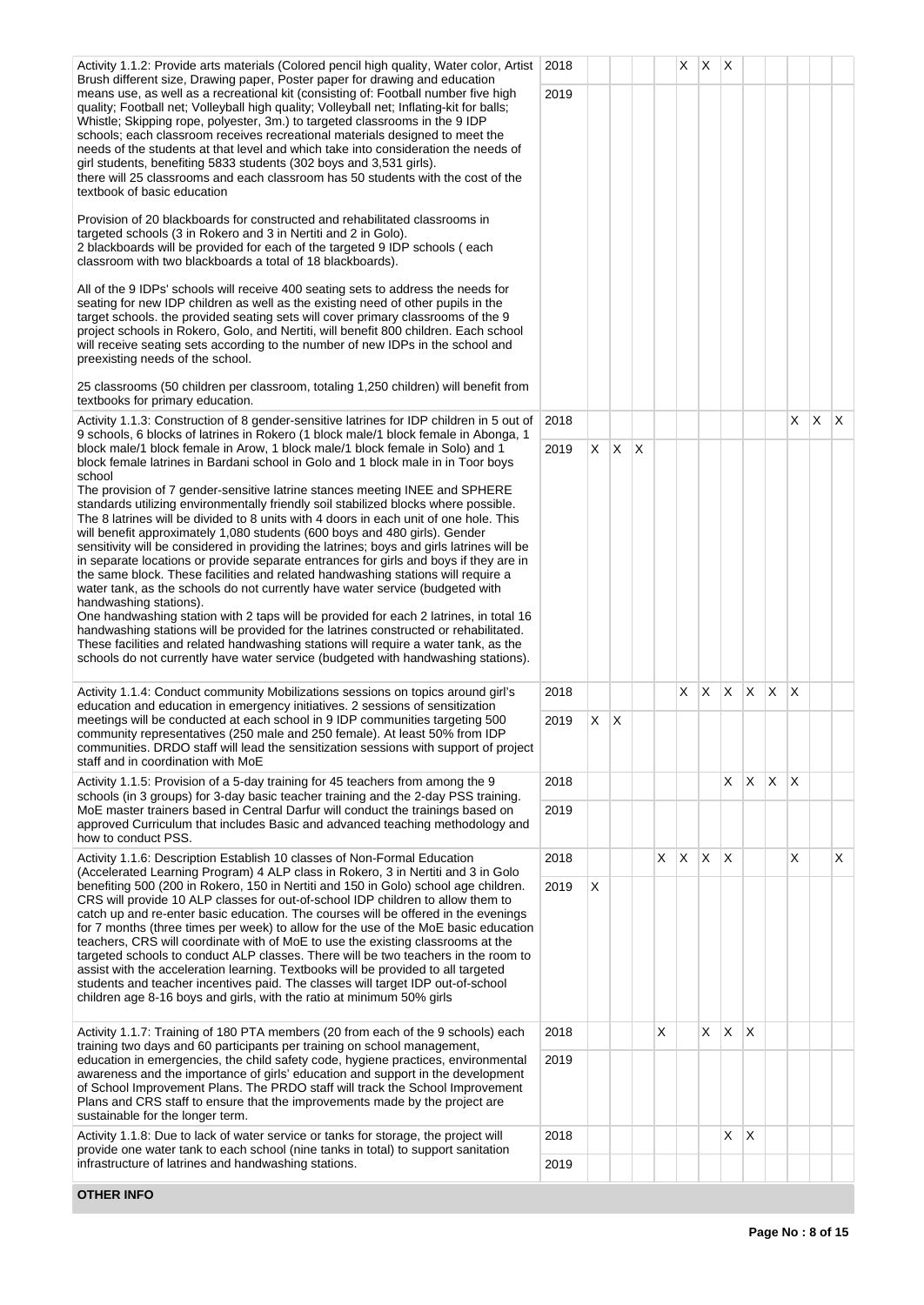### **Accountability to Affected Populations**

The project is designed in a manner that a humanitarian assistance is provided in line and proportion of the needs identified and documented in targeted areas. CRS involves the beneficiaries and responds to feedback from them when planning, implementing and monitoring and evaluating its program. CRS will be accountable to the affected populations by ensuring their participation and feedback in program identification, design, delivery and learning and will adhere to the SHF guidelines. It includes four pillars of accountability i.e. risk management, capacity assessment and performance monitoring of implementing partners, monitoring and reporting, and project and partner auditing. CRS will provide space for communities to shape their own recovery and for CRS and partners to better deliver against its commitments to stakeholders, including the people CRS serves and the resource partners who make assistance possible. CRS will ensure timely information sharing among stakeholders regarding targeted children and PLWs and other beneficiaries. CRS will focus on various approaches to do community based indicators, for example, community score cards, grown monitoring CRS will facilitate establishment of appropriate and inclusive channels for feedback to be available to affected communities and their leadership through each phase of the project cycle. Feedback channels not only respect the right of affected communities to have a say, but also very often improve the efficiency and effectiveness of aid delivery. CRS will establish effective feedback mechanisms and a CBCM so that CRS and partners can incorporate feedback or address problems rapidly, including protection against sexual exploitation and abuse (SEA) by humanitarian or development workers. CRS and partner staff will be trained and oriented on SEA.

In line with CRS MEAL policies and procedures, CRS will consult communities in establishing an appropriate feedback and response mechanism to give community opportunity to identify, report and get redress on program quality and protection concerns. The system will address both sensitive and non-sensitive issues while upholding confidentially and non-retaliation principles. Examples of mechanism the project is considering include monthly feedback meetings between CRS staff and community members, and a phone number where communities can report sensitive issues.

Specifically, CRS will link project beneficiaries with existing feedback mechanisms in the area: (1) complaint desk, where beneficiaries can lodge a complaint and receive a response in a reasonable timeframe; and (2) Active outreach to project beneficiaries by the MEAL Officer, who will take findings from random beneficiary satisfaction visits to regular program management meetings, or suggestion boxes to offer confidential feedback as appropriate.

#### **Implementation Plan**

CRS will be staffed with a Project Officer in Zalingei making use of our complimentary programming to offer a high value for money by integrating with FFE programming and WASH staff. The Education Project Officer will be based in Zalingei and directly oversee the implementation of all project activities in coordination with Ministry of Education Officer in Rokero and Golo and Nertiti as well as project partner staff. CRS Education Field Engineer will provide the technical support and supervision for all project contractual activities

The Senior Project Officer (SPO) for Education will oversee the project implementation and monitoring the progress and liaise with the Central Darfur Ministry of Education and University of Zalingei to obtain their cooperation in supporting project activities implementation. In addition, the SPO will oversee all programming and will make monthly trips to field locations. The project will also be supported by the CRS Sudan senior leadership with technical support provided by the senior technical adviser for education at CRS HQ. The senior project officer will liaise with representatives from UNICEF, OCHA and other actors in the sector in Zalingei

CRS will partner with Darfur Reconciliation and Development Organization (DRDO) a local organization based in Central Darfur with the main field office in Nertiti. They have well capacitated staff who are familiar with targeted geographical and humanitarian contexts and will be responsible for implementing the community sensitization sessions, organizing the PTA trainings and monitoring ALP classes and project activities. DRDO staff will meet weekly with CRS staff in Nertiti to discuss project progress, address any challenges and support in their capacity building. CRS will also collaborate with the University of Zalingei to provide facilitation for psychosocial support training and materials in the project location, CRS will also work and coordination with the Ministry of Education in Central Darfur state to ensure the assignment of teachers to project schools, the implementation of teacher and PTA training, coordination for the ALP classes, the provision of textbooks and other topics of coordination. CRS will attend cluster meetings at the state and Nertiti levels to ensure that project activities are well coordinated with other education sector actors.

In Rokero, Golo and Nertiti camps location, CRS will continue to liaise with camp coordinators as well as other education actors operating in the camp such as Islamic Relief and Danish Refugee Council and other national education actors. Construction activities will consider duration of the school year (April to Oct) and rainy season (mid-Jun to Sep), thus construction activities will begin in October, when school has let out and the rainy season has passed.

#### **Coordination with other Organizations in project area**

| Name of the organization                                                   | Areas/activities of collaboration and rationale                                                                                                                                                                                                                                                                                                                               |
|----------------------------------------------------------------------------|-------------------------------------------------------------------------------------------------------------------------------------------------------------------------------------------------------------------------------------------------------------------------------------------------------------------------------------------------------------------------------|
| Islamic Relief Worlwide , Danish Refugee Council                           | IRW is operating in Nertiti with projects of Health, WASH and<br>Nutrition. CRS will ensure a good coordination with IRW in activities<br>implementation, particularly their Food for Education (FFE)<br>project, DRC also implements food security, livelihood and GFD<br>activities in Nertiti locality, CRS will ensure good coordination in<br>implementing this project. |
| <b>Environment Marker Of The Project</b>                                   |                                                                                                                                                                                                                                                                                                                                                                               |
| A+: Neutral Impact on environment with mitigation or enhancement           |                                                                                                                                                                                                                                                                                                                                                                               |
| <b>Gender Marker Of The Project</b>                                        |                                                                                                                                                                                                                                                                                                                                                                               |
| 2a- The project is designed to contribute significantly to gender equality |                                                                                                                                                                                                                                                                                                                                                                               |
| <b>Justify Chosen Gender Marker Code</b>                                   |                                                                                                                                                                                                                                                                                                                                                                               |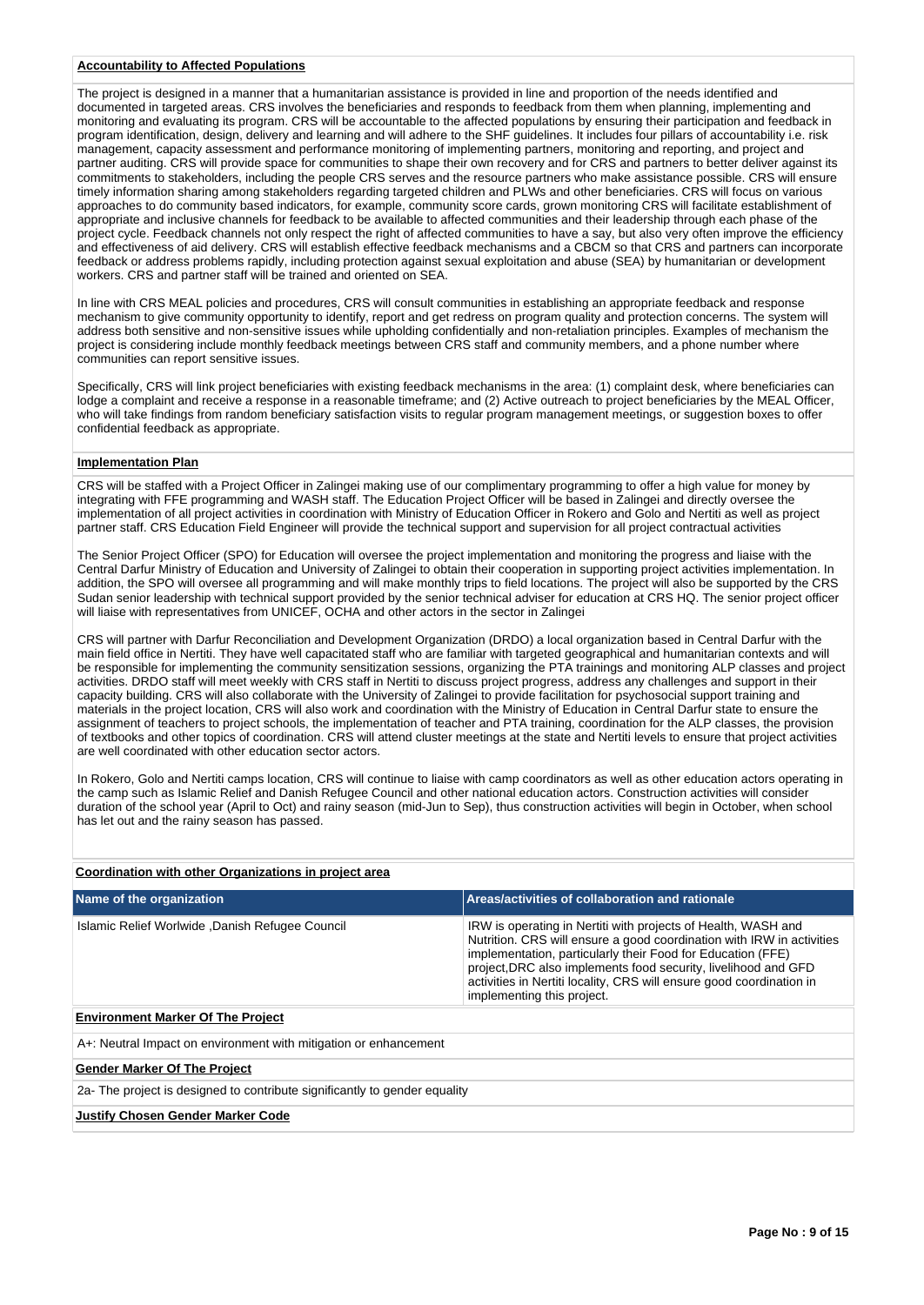CRS Global Gender strategy guides the agency's approach to gender integration at every level i.e. from its programming and working culture to its organization and management structures. The strategy is based on CRS' understanding that "unequal gender relations are among the key underlying factors driving chronic poverty, household food insecurity, poor health, and violence." CRS recognizes that if gender roles, norms and dynamics are not considered, program may exacerbate gendered inequalities or miss important opportunities to develop more equitable relationships among women, men, girls and boys.

Considering the above statement, CRS will focus on gender aspects, providing equal gender opportunities to all project beneficiaries' and stakeholders. CRS will use Gender-Responsive guidelines to ensure gender-sensitivity that is empowering both sexes and constructively transformative of gender relations. CRS takes keen interest to collect disaggregated data that shows the level of needs amongst boys, girls, women and men, and ensure that the impact of the response of these age and gender groups are considered adequately. . In considering gender in programming in Central Darfur, CRS acknowledges that both boys and girls have likely had their schooling affected due to conflict over the past year. However, the effects may be different for boys and girls. The psychosocial support (PSS) training provided to teachers and PTAs, PSS information sessions and PSS materials provided for each school will address the unique impact that the violence may have had on male and female students. Additionally, the construction of latrines in these locations will ensure that displaced girls can re-enter education in a safe and comfortable environment. The tribal violence in Rokero, Golo and Nertiti over the past year also contributed to an increase of out-of-school children. A recent CRS evaluation of formerly out-of-school girls who participated in the Accelerated Learning Program indicated that during times of conflict, families will often not allow girls to attend classes out of concern for safety. Therefore, while exact gender-disaggregated figures of recent out of school children are not available, it is anticipated that girls were more likely than boys to drop out. Therefore, ALP courses in Rokero , Golo and Nertiti will be provided to allow out of school children to reenter basic education with at least 60% female enrollment.

In order to encourage female enrollment, gender sensitive latrines will be built at these IDP schools, textbooks will be provided to encourage parents to send students who are currently out of school (most likely to be girls) to take advantage of this input and ALP classes will be provided only for out of school girls to allow them to re-enter basic education. The teacher trainings, PTA trainings, community mobilization sessions and PSS info sessions and supplies for the schools in Nertiti will all focus significantly on girls' enrollment, attendance, support and educational achievement.

## **Protection Mainstreaming**

CRS mainstreams protection into all programs so that activities (I) prioritize safety and dignity and avoid causing harm, (ii) ensure equality and meaningful access, (iii) include mechanisms for beneficiary accountability, and (iv) emphasize participation and empowerment to meet SHF minimum requirements. CRS prioritizes the safety and dignity of beneficiaries, and avoids causing harm by preventing and minimizing as much as possible any unintended negative effects of its interventions that can increase vulnerability to both physical and psychosocial risks. The project will ensure that targeted beneficiaries have safe access to assistance and services based on need and without discrimination. CRS and partners will make efforts to accommodate people with specific needs, ensuring access to assistance and services. Through the set up CBCM, target populations will be able to measure the adequacy of interventions, and address concerns and complaints, thereby supporting the development of self-protection capacities and assisting people to claim their rights, including – not exclusively – the right to shelter, food, water and sanitation, health, and education. The project will ensure the provision of latrines with separate entrances for boys and girls to protecting the safety and dignity of students, particularly female students, and will ensure that latrines are accessible to people with disabilities. The project will also sensitize PTAs and students on protection during activities to promote girl child education.

CRS will use Sphere Principle for implementation activities in this project according the Sphere principal below:

1. Prevent: Enhance the safety, dignity and rights of affected people, and avoid exposing people to further harm;

2. Respond: Reduce the impact of physical and psychological harm that arises from violence, coercion, deliberate deprivation and other threats; and

3. Remedy: Assist people to claim their rights and access appropriate remedies.

These three principles are interdependent and can be carried out at the same time. The principles promote the right to dignity in three ways: • mainstreaming protection risks, activities and related information across all humanitarian programs;

• integrating specific protection objectives into assistance projects; and

• promoting specific and/or specialized protection activities that address specific protection risks and violations.

Design program activities that consider findings from the risk analysis. Actively look for ways to minimize threats and vulnerabilities and work with different groups of the affected population, specific at-risk groups, and the organizations they trust. This helps understand how best to address needs and any positive or negative consequences. For example, Teachers should understand that children may not be able to express themselves in an easily understandable way.

In consultation with MoE and the communities, CRS will design activities that keep girls and boys safe by, for example protecting against or preventing child recruitment or abduction or separation from family. Provide children with access to safe environments in the context of the programmed or activities and give special consideration to the needs of at-risk children, such as separated and unaccompanied children, child-headed households, adolescent girls and boys, children with disabilities and chronic illnesses, and young parents.

#### **Country Specific Information**

#### **Safety and Security**

CRS has a full-time Security Adviser who frequently travels to project locations to assess the safety of the surrounding area. The Head of Office in El Geneina, an international staff position, is responsible for the safety of all staff and is well-informed of security developments. CRS has an area coordinator in Zalingei who will monitor and report on any developments in Rokero Golo and Nertiti. CRS also will have full-time field staff based in Nertiti implementing the Education programming. As the security situation in Jebel Mara remains tense, these staff on the ground will frequently provide updates. CRS area coordinator in Zalingei has a good relationship with the humanitarian actors as well as with the government entities. Acknowledging the tense relations in Nertiti, CRS will place an education officer to be based in Zalingei9 to liaise with all relevant stakeholders.

#### **Access**

This project will have staff located in the project area in Zalingei, the project partner staff are based in Nertiti and Zalingei. The education SPO will ensure continuous access to the camps through liaising with Zalingei area coordinators to ensure smooth access and activities implementation. Having staff on the ground will ensure the unhindered continuance of activities.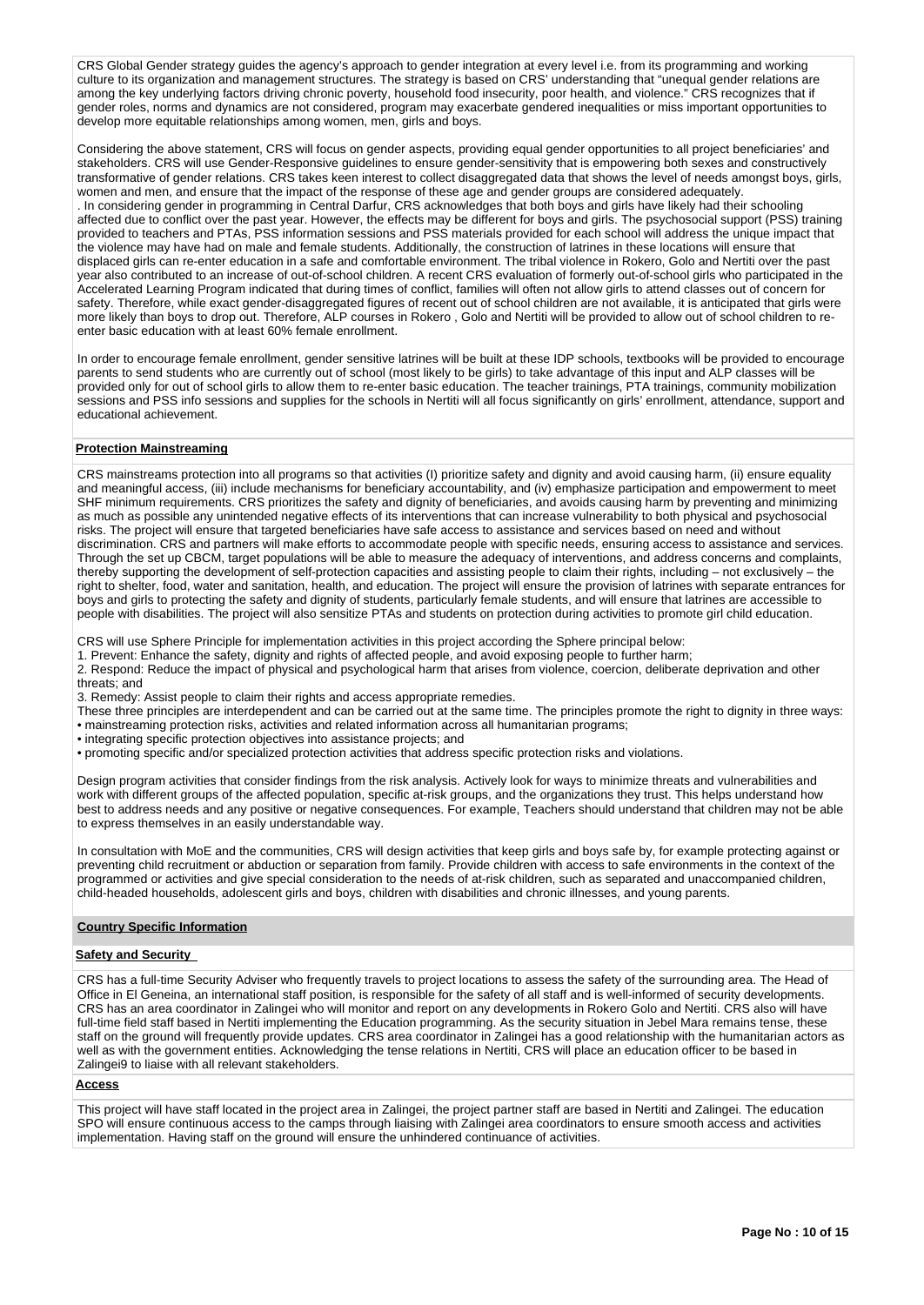# **BUDGET**

| Code | <b>Budget Line Description</b>                                                                                                                                                                                                                                                                                                                                                                                                                                                                                                                                                                                                                                                                                                                                                                              |                                                                                                                                                                                                                                                                                                                                       | D / S Quantity Unit | cost                  | <b>Duration</b><br>Recurran<br>ce | $\frac{9}{6}$<br>charged<br>to CHF | <b>Total Cost</b> |  |  |  |  |  |  |
|------|-------------------------------------------------------------------------------------------------------------------------------------------------------------------------------------------------------------------------------------------------------------------------------------------------------------------------------------------------------------------------------------------------------------------------------------------------------------------------------------------------------------------------------------------------------------------------------------------------------------------------------------------------------------------------------------------------------------------------------------------------------------------------------------------------------------|---------------------------------------------------------------------------------------------------------------------------------------------------------------------------------------------------------------------------------------------------------------------------------------------------------------------------------------|---------------------|-----------------------|-----------------------------------|------------------------------------|-------------------|--|--|--|--|--|--|
|      | 1. Staff and Other Personnel Costs                                                                                                                                                                                                                                                                                                                                                                                                                                                                                                                                                                                                                                                                                                                                                                          |                                                                                                                                                                                                                                                                                                                                       |                     |                       |                                   |                                    |                   |  |  |  |  |  |  |
| 1.1  | Emergency Relief and Recovery Coordinator (ERRC) 10 %                                                                                                                                                                                                                                                                                                                                                                                                                                                                                                                                                                                                                                                                                                                                                       | D                                                                                                                                                                                                                                                                                                                                     |                     | $1 \mid 6,200$<br>.00 | 12                                | 10.00                              | 7,440.00          |  |  |  |  |  |  |
|      | This is an International Position budgeted at 10% level of effort (LOE) : The Emergency Relief and Recovery Coordinator (ERRC)<br>will be responsible for overall management, including oversight of project activties, monitoring of timelines and outputs ensuring<br>adherence to technical and financial policies and standards of excellence, control and monitoring of project expenses,<br>compliance with donor requirements, reporting and representation. The ERRC supervises the Senior Project Officer (Education).                                                                                                                                                                                                                                                                             |                                                                                                                                                                                                                                                                                                                                       |                     |                       |                                   |                                    |                   |  |  |  |  |  |  |
| 1.2  | International staff fringe benefits (29%)                                                                                                                                                                                                                                                                                                                                                                                                                                                                                                                                                                                                                                                                                                                                                                   | D                                                                                                                                                                                                                                                                                                                                     |                     | 1 1,188<br>.10        | 1                                 | 100.00                             | 1,188.10          |  |  |  |  |  |  |
|      |                                                                                                                                                                                                                                                                                                                                                                                                                                                                                                                                                                                                                                                                                                                                                                                                             | International staff (EERC position) fringe benefit for Emergency Relief and Recovdery Coordinator position fringe benefits<br>Expatriate fringe benefits are calculated as 29% of the basic salary per CRS policy, covering Social Security/Medicare (5%),<br>retirement (12%), health insurance (11%), and workers compensation (1%) |                     |                       |                                   |                                    |                   |  |  |  |  |  |  |
| 1.3  | Education Senior Project Officer- Central Darfur@ 50%LOE                                                                                                                                                                                                                                                                                                                                                                                                                                                                                                                                                                                                                                                                                                                                                    | D                                                                                                                                                                                                                                                                                                                                     |                     | $1 \mid 1,200$<br>.00 | 12                                | 50.00                              | 7,200.00          |  |  |  |  |  |  |
|      | The National Staff position charged to this project at 50% LOE - Education Senior Project Officer will be based in Zalingie and will<br>be responsible for coordinating all the education projects implementation activities in Rokero, Golo and Nertiti and oversight of<br>project Officer and Field engineer.                                                                                                                                                                                                                                                                                                                                                                                                                                                                                            |                                                                                                                                                                                                                                                                                                                                       |                     |                       |                                   |                                    |                   |  |  |  |  |  |  |
| 1.4  | <b>Education Project Officer- Central Darfur</b>                                                                                                                                                                                                                                                                                                                                                                                                                                                                                                                                                                                                                                                                                                                                                            | D                                                                                                                                                                                                                                                                                                                                     |                     | 1   820.0<br>0        | 12                                | 100.00                             | 9,840.00          |  |  |  |  |  |  |
|      | National staff full time posistion - Education Project Officer will be based in Zalingei and will be responsible coordination project<br>activites in Rokero, Golo and Nertiti. This position is responsible for coordinating and leading implementation of activites such as<br>psychosocial support, comunity mobilization and ensuring delivery of learning materials to schools as needed. This position is<br>also responsible coordination of PTA trainings ensuring hygeine promotion activities are implemented in schools and for<br>monitoring completion of activities.                                                                                                                                                                                                                          |                                                                                                                                                                                                                                                                                                                                       |                     |                       |                                   |                                    |                   |  |  |  |  |  |  |
| 1.5  | <b>Education Field Engineer</b>                                                                                                                                                                                                                                                                                                                                                                                                                                                                                                                                                                                                                                                                                                                                                                             | D                                                                                                                                                                                                                                                                                                                                     |                     | 1   810.0<br>0        | 12                                | 100.00                             | 9,720.00          |  |  |  |  |  |  |
|      | The National staff position - The Field Engineer will be based in Zalingie and will be responsible for overseeing project<br>construction and rehabilitation activites in Rokero, Golo and, Nertiti ensuring that these activities meet technical quality standards<br>and are in line with national guidelines of construction and rehabilitation of buildings/classrooms.                                                                                                                                                                                                                                                                                                                                                                                                                                 |                                                                                                                                                                                                                                                                                                                                       |                     |                       |                                   |                                    |                   |  |  |  |  |  |  |
| 1.6  | <b>National Staff Fringe Benefits</b>                                                                                                                                                                                                                                                                                                                                                                                                                                                                                                                                                                                                                                                                                                                                                                       | D                                                                                                                                                                                                                                                                                                                                     |                     | 1 450.0<br>0          | 12                                | 100.00                             | 5,400.00          |  |  |  |  |  |  |
|      | National staff Fringe Benefits are calculated at 35% of Total salaries and in accordance with Sudan labor laws and practice, as<br>well as Catholic Relief Services policies. The Fringe benefits are calculated as: 17% employer's social security contribution, 10%<br>employer liability, 8% medical insurance.                                                                                                                                                                                                                                                                                                                                                                                                                                                                                          |                                                                                                                                                                                                                                                                                                                                       |                     |                       |                                   |                                    |                   |  |  |  |  |  |  |
| 1.7  | International Project Support Salaries and Benefits                                                                                                                                                                                                                                                                                                                                                                                                                                                                                                                                                                                                                                                                                                                                                         | S                                                                                                                                                                                                                                                                                                                                     |                     | 1 731.8<br>$\Omega$   | 12                                | 53.00                              | 4,654.25          |  |  |  |  |  |  |
|      | International project support staff (salary + benefits) include the Head of Programming (Hop), Head of Operations (HoOP), Head<br>of Office, Field Head of Administration and Finance (FHAF) calculated at an LOE anticipated for the project. The HOP will<br>supervise the Program Manager and ensure consistent programming, partnership, and implementation standards across all<br>projects in CRS/Sudan's portfolio. The HoOP/FHAF directs CRS/Sudan's administrative and finance functions through the<br>supervision of manager-level staff in these departments, ensuring sound management of donor resources and compliance with<br>internal and external policies. Benefits are the same as those of expatriate fringe benefits and overseas allowances for<br>international staff listed above. |                                                                                                                                                                                                                                                                                                                                       |                     |                       |                                   |                                    |                   |  |  |  |  |  |  |
| 1.8  | National staff Finance and Administrative (Salaries+benefits)                                                                                                                                                                                                                                                                                                                                                                                                                                                                                                                                                                                                                                                                                                                                               | $\mathbb S$                                                                                                                                                                                                                                                                                                                           | 1 <sup>1</sup>      | 800.0<br>0            | 12                                | 53.00                              | 5,088.00          |  |  |  |  |  |  |
|      | National staff this include Finance staff (Manager, Accountants) HR staff (Manager, HR officer) Administration staff (booking,<br>liaison, procurement, safety)                                                                                                                                                                                                                                                                                                                                                                                                                                                                                                                                                                                                                                             |                                                                                                                                                                                                                                                                                                                                       |                     |                       |                                   |                                    |                   |  |  |  |  |  |  |
|      | <b>Section Total</b>                                                                                                                                                                                                                                                                                                                                                                                                                                                                                                                                                                                                                                                                                                                                                                                        |                                                                                                                                                                                                                                                                                                                                       |                     |                       |                                   |                                    | 50,530.35         |  |  |  |  |  |  |
|      | 2. Supplies, Commodities, Materials                                                                                                                                                                                                                                                                                                                                                                                                                                                                                                                                                                                                                                                                                                                                                                         |                                                                                                                                                                                                                                                                                                                                       |                     |                       |                                   |                                    |                   |  |  |  |  |  |  |
| 2.1  | Semi-permanent classrooms construction                                                                                                                                                                                                                                                                                                                                                                                                                                                                                                                                                                                                                                                                                                                                                                      | D                                                                                                                                                                                                                                                                                                                                     |                     | 19 4,000<br>.00       | 1                                 | 100.00                             | 76,000.00         |  |  |  |  |  |  |
|      | 19 Semi-permanent classrooms constructed with more durable materials should cost around \$3,000 for supplies and around \$<br>1000 for labor.                                                                                                                                                                                                                                                                                                                                                                                                                                                                                                                                                                                                                                                               |                                                                                                                                                                                                                                                                                                                                       |                     |                       |                                   |                                    |                   |  |  |  |  |  |  |
| 2.2  | Seating sit (Desk and Bench)                                                                                                                                                                                                                                                                                                                                                                                                                                                                                                                                                                                                                                                                                                                                                                                | D                                                                                                                                                                                                                                                                                                                                     |                     | 400 26.00             | 1                                 | 100.00                             | 10,400.00         |  |  |  |  |  |  |
|      | All of the 9 IDPs' schools will receive 400 seating sets to address the needs for seating for new IDP children as well as the<br>existing need of other pupils in the target schools. One seating set will cost \$25 to purchase and \$1 to transport. Each school will<br>receive mats according to the number of new IDPs in the school and the 400 seating sets will be distributed to the 9 IDPs' school<br>in Rokero, Golo Nertiti based on the identified needs.                                                                                                                                                                                                                                                                                                                                      |                                                                                                                                                                                                                                                                                                                                       |                     |                       |                                   |                                    |                   |  |  |  |  |  |  |
| 2.3  | <b>Blackboards</b>                                                                                                                                                                                                                                                                                                                                                                                                                                                                                                                                                                                                                                                                                                                                                                                          | D                                                                                                                                                                                                                                                                                                                                     |                     | 18 40.00              | 1                                 | 100.00                             | 720.00            |  |  |  |  |  |  |
|      | 2 blackboards will be provided for each of the targeted 9 IDP schools (each classroom with two blackboards a total of 18<br>blackboards). They will cost about \$30 to produce and \$10 each for transport to Rokero, Golo and Nertiti                                                                                                                                                                                                                                                                                                                                                                                                                                                                                                                                                                      |                                                                                                                                                                                                                                                                                                                                       |                     |                       |                                   |                                    |                   |  |  |  |  |  |  |
| 2.4  | Psycho-social Supplies                                                                                                                                                                                                                                                                                                                                                                                                                                                                                                                                                                                                                                                                                                                                                                                      | D                                                                                                                                                                                                                                                                                                                                     |                     | 9 374.0<br>0          | 9                                 | 100.00                             | 30,294.00         |  |  |  |  |  |  |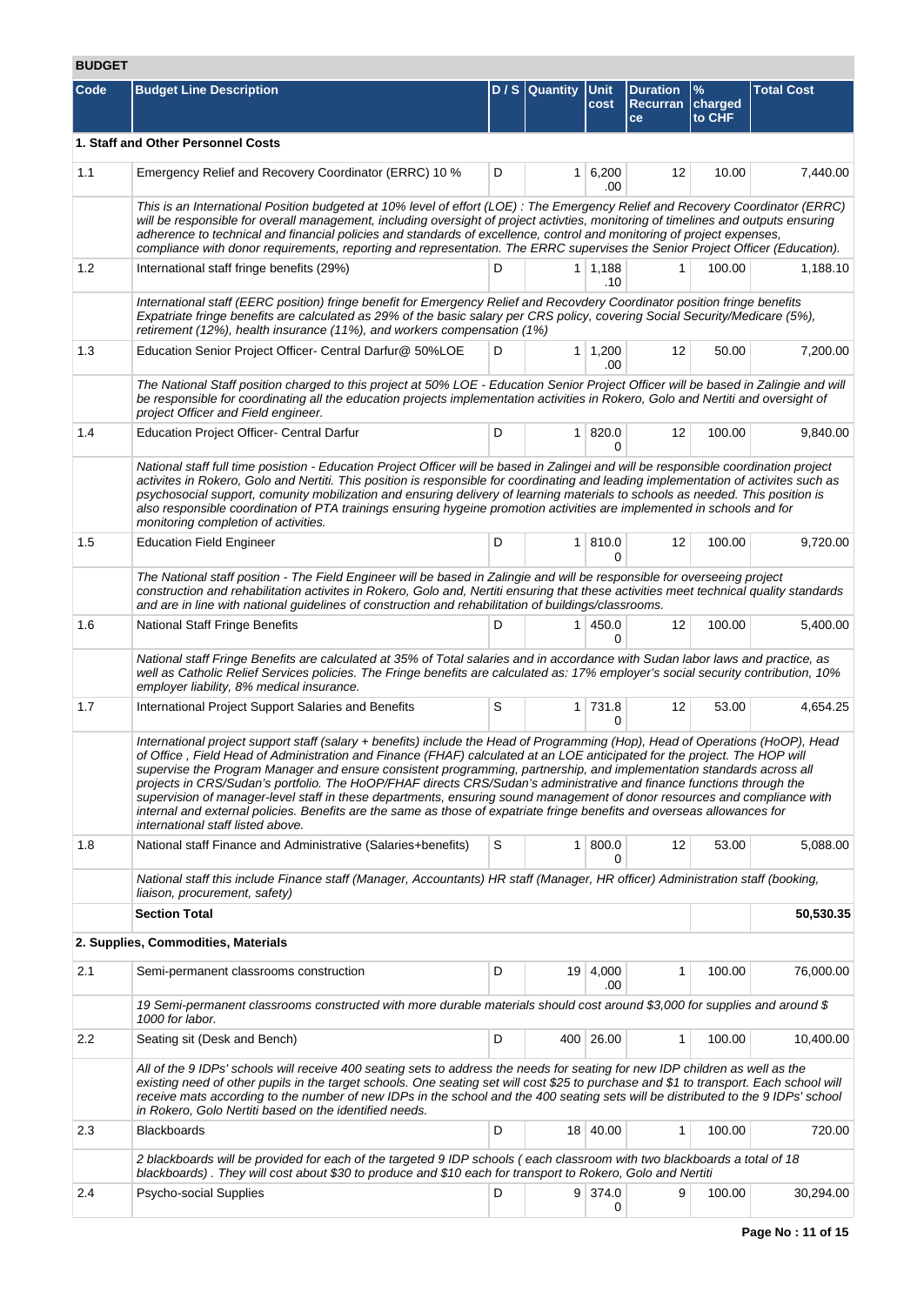|              | Each of the 9 IDPs' schools in Rokero, Golo and Nertiti where CRS will implement the project will receive psycho-social supplies.<br>the project will target the 9 classrooms in each school, each will receive supplies worth \$374/per school, which should cover art<br>supplies and recreational materials.                                                                                                                                                                                                                                              |           |      |                        |                |        |            |
|--------------|--------------------------------------------------------------------------------------------------------------------------------------------------------------------------------------------------------------------------------------------------------------------------------------------------------------------------------------------------------------------------------------------------------------------------------------------------------------------------------------------------------------------------------------------------------------|-----------|------|------------------------|----------------|--------|------------|
| 2.5          | Rehabilitation of Semi-Permanent Classrooms                                                                                                                                                                                                                                                                                                                                                                                                                                                                                                                  | D         |      | $9 \mid 1,500$<br>.00  | 1              | 100.00 | 13,500.00  |
|              | Each of the 9 IDPs' schools in Rokero, Golo and Nertiti where CRS will implement the project will receive psycho-social supplies.<br>the project will target the 9 classrooms in each school, each will receive supplies worth \$374 /per school, which should cover art<br>supplies and recreational materials.                                                                                                                                                                                                                                             |           |      |                        |                |        |            |
| 2.6          | <b>New Latrine Stances</b>                                                                                                                                                                                                                                                                                                                                                                                                                                                                                                                                   | D         |      | $8 \mid 3,000$<br>.00  | $\mathbf 1$    | 100.00 | 24,000.00  |
|              | It is estimated that one latrine (Latrine with 4 drop holes) will cost around \$3000 for labor and materials While a 2-stance latrine<br>will be around \$2,133., and one stance will cost \$750. So, with this average each school is receiving varying numbers of stances.<br>It is estimated that one latrine (Latrine with 4 drop holes) will cost around \$3000 for labor and materials While a 2-stance latrine<br>will be around \$2,133., and one stance will cost \$750. So, with this average each school is receiving varying numbers of stances. |           |      |                        |                |        |            |
| 2.7          | <b>Teacher Training</b>                                                                                                                                                                                                                                                                                                                                                                                                                                                                                                                                      | D         |      | 3 2,000<br>.00         | $\mathbf{1}$   | 100.00 | 6,000.00   |
|              | This amount covers a 5-day training for teachers from each of the 9 schools (in 3 groups) for basic teacher training and the 2-day<br>PSS teacher trainings. Each training will incur the following costs: \$1,500 for meals and tea for 5 days for 15 teachers and two<br>trainers; \$300 for facilitation incentives; \$200 in supplies and \$500 for travel reimbursements to trainers and distant participants.<br>45 teachers will be trained in 3 groups.                                                                                              |           |      |                        |                |        |            |
| 2.8          | PTA Trainings                                                                                                                                                                                                                                                                                                                                                                                                                                                                                                                                                | D         |      | $3 \mid 1,200$<br>.00  | 1              | 100.00 | 3,600.00   |
|              | This amount covers a two day PTA training for the 9 schools (in 3 groups). Each training will incur the following costs: \$450 for<br>meals for two days for 15 participants and 2 trainers, \$150 facilitator incentive, \$250 in supplies and \$200 in travel costs to and<br>from the school locations for two days.                                                                                                                                                                                                                                      |           |      |                        |                |        |            |
| 2.9          | Psycho Social Support Information sessions on the psycho-<br>social support, hygiene and health education                                                                                                                                                                                                                                                                                                                                                                                                                                                    | D         |      | 9   300.0<br>0         | $\overline{2}$ | 100.00 | 5,400.00   |
|              | Each of the 9 schools will have two sessions and the \$300 will cover travel costs and supplies needed by facilitators/per each<br>school, this estimated based on the local prices and past experiences.                                                                                                                                                                                                                                                                                                                                                    |           |      |                        |                |        |            |
| 2.10         | Provison of Water tank                                                                                                                                                                                                                                                                                                                                                                                                                                                                                                                                       | D         | 9    | 200.0<br>0             | 2              | 100.00 | 3,600.00   |
|              | Provision of 9 water tanks to schools to supply the water to hand wash station                                                                                                                                                                                                                                                                                                                                                                                                                                                                               |           |      |                        |                |        |            |
| 2.11         | Accelerated Learning Program                                                                                                                                                                                                                                                                                                                                                                                                                                                                                                                                 | D         |      | $10 \mid 1,025$<br>.00 | 1              | 100.00 | 10,250.00  |
|              | There will be 10 ALP classes covering the newly displaced children with no access to ALP before. The costs are \$900 per class<br>in teacher incentives for two teachers for six months (\$150 each a month), \$800 for a 5-day teacher training on PSS and \$450 for<br>textbooks for 500 students.                                                                                                                                                                                                                                                         |           |      |                        |                |        |            |
| 2.12         | Textbooks for ALP students                                                                                                                                                                                                                                                                                                                                                                                                                                                                                                                                   | D         |      | 200 10.00              | 1              | 100.00 | 2,000.00   |
|              | Provision of basic textbooks for 200 students enrolled in ALP.<br>Provision of basic textbooks for 200 students enrolled in ALP.<br>Provision of basic textbooks for 200 students enrolled in ALP.                                                                                                                                                                                                                                                                                                                                                           |           |      |                        |                |        |            |
| 2.13         | Learning Materials for Basic Education                                                                                                                                                                                                                                                                                                                                                                                                                                                                                                                       | D         | 1250 | 5.00                   | 1              | 100.00 | 6,250.00   |
|              | there will 25 class rooms and each class room has 50 students with the cost of the text book of basic educationfor \$5                                                                                                                                                                                                                                                                                                                                                                                                                                       |           |      |                        |                |        |            |
| 2.14         | Handwashing stations                                                                                                                                                                                                                                                                                                                                                                                                                                                                                                                                         | D         |      | 16 200.0<br>0          | 1              | 100.00 | 3,200.00   |
|              | One handwashing station with 2 taps will be provided for each 2 latrines, in total 16 handwashing stations will be provided for the<br>latrines constructed or rehabilitated. They will cost about \$180 to produce and \$20 each for transport, this base on local prices<br>and past programing experiences                                                                                                                                                                                                                                                |           |      |                        |                |        |            |
|              | <b>Section Total</b>                                                                                                                                                                                                                                                                                                                                                                                                                                                                                                                                         |           |      |                        |                |        | 195,214.00 |
| 3. Equipment |                                                                                                                                                                                                                                                                                                                                                                                                                                                                                                                                                              |           |      |                        |                |        |            |
| NA.          | <b>NA</b>                                                                                                                                                                                                                                                                                                                                                                                                                                                                                                                                                    | <b>NA</b> | 0    | 0.00                   | 0              | 0      | 0.00       |
|              | ΝA                                                                                                                                                                                                                                                                                                                                                                                                                                                                                                                                                           |           |      |                        |                |        |            |
|              | <b>Section Total</b>                                                                                                                                                                                                                                                                                                                                                                                                                                                                                                                                         |           |      |                        |                |        | 0.00       |
|              | 4. Contractual Services                                                                                                                                                                                                                                                                                                                                                                                                                                                                                                                                      |           |      |                        |                |        |            |
| <b>NA</b>    | NA                                                                                                                                                                                                                                                                                                                                                                                                                                                                                                                                                           | <b>NA</b> | 0    | 0.00                   | 0              | 0      | 0.00       |
|              | ΝA                                                                                                                                                                                                                                                                                                                                                                                                                                                                                                                                                           |           |      |                        |                |        |            |
|              | <b>Section Total</b>                                                                                                                                                                                                                                                                                                                                                                                                                                                                                                                                         |           |      |                        |                |        | 0.00       |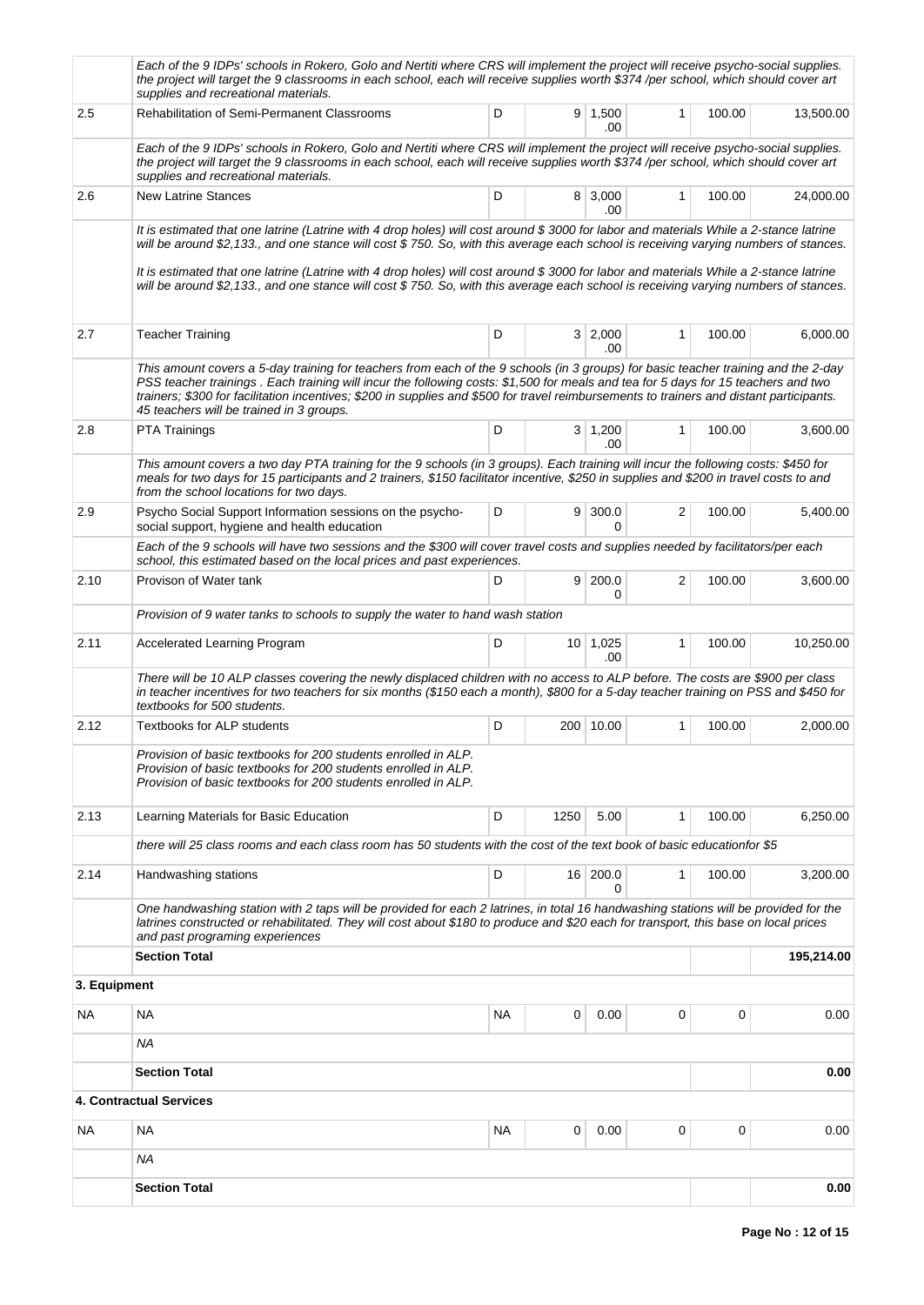| 5. Travel |                                                                                                                                                                                                                                                                                                                                                                                                                                                                                                                                                                                                                                                                                                                                                                                                                                                                                                  |   |                 |                     |    |        |           |  |
|-----------|--------------------------------------------------------------------------------------------------------------------------------------------------------------------------------------------------------------------------------------------------------------------------------------------------------------------------------------------------------------------------------------------------------------------------------------------------------------------------------------------------------------------------------------------------------------------------------------------------------------------------------------------------------------------------------------------------------------------------------------------------------------------------------------------------------------------------------------------------------------------------------------------------|---|-----------------|---------------------|----|--------|-----------|--|
| 5.1       | UNHAS Round-trip to Central Darfur                                                                                                                                                                                                                                                                                                                                                                                                                                                                                                                                                                                                                                                                                                                                                                                                                                                               | D | 1 <sup>1</sup>  | 200.0               | 26 | 100.00 | 5,200.00  |  |
|           | Once a quarter education staff will need to fly to Khartoum for representation purposes for the project, attending cluster meetings.<br>This travel will be taken alternately by the Education Program Manager and the Senior Project Officer (4 total trips). Additionally,<br>2 flights per month from the field office will be required via UNHAS (currently \$200 round-trip) to Rokero, Golo, Nertiti (12 months,<br>24 total trips).                                                                                                                                                                                                                                                                                                                                                                                                                                                       |   |                 |                     |    |        |           |  |
| 5.2       | Vehicle Rental in Rokaro, Golo, Nertiti                                                                                                                                                                                                                                                                                                                                                                                                                                                                                                                                                                                                                                                                                                                                                                                                                                                          | D |                 | 20 25.00            | 12 | 100.00 | 6,000.00  |  |
|           | The project will require vehicle rental for 20 days per month across Rokero, Golo, Nertiti at a cost of \$25/day for field-based<br>activities.                                                                                                                                                                                                                                                                                                                                                                                                                                                                                                                                                                                                                                                                                                                                                  |   |                 |                     |    |        |           |  |
| 5.3       | Lodging in Golo                                                                                                                                                                                                                                                                                                                                                                                                                                                                                                                                                                                                                                                                                                                                                                                                                                                                                  | D |                 | 6 20.00             | 12 | 100.00 | 1,440.00  |  |
|           | As currently CRS doesn't have a guest house in Golo, rates of \$10 per day are paid to other INGOs and it is anticipated that the<br>Senior Project Officer and the Engineer will be in Rokero, Golo, Nertiti about 6 days every month. This lodging will be utilized by<br>the Senior Education Project Officer and Education Filed Engineer.                                                                                                                                                                                                                                                                                                                                                                                                                                                                                                                                                   |   |                 |                     |    |        |           |  |
| 5.4       | Staff Per Diem in Khartoum                                                                                                                                                                                                                                                                                                                                                                                                                                                                                                                                                                                                                                                                                                                                                                                                                                                                       | D |                 | 1   100.0<br>0      | 4  | 100.00 | 400.00    |  |
|           | The per diem in Khartoum is one-day salary, and this an average of \$100 for meals and transport. Each trip is around 4 days<br>and there will be one trip each quarter. This will be utilized by the Education Program Manager and/or Senior Education Project<br>Officer.                                                                                                                                                                                                                                                                                                                                                                                                                                                                                                                                                                                                                      |   |                 |                     |    |        |           |  |
| $5.5\,$   | Staff Per Diem in Central Darfur (over-night)                                                                                                                                                                                                                                                                                                                                                                                                                                                                                                                                                                                                                                                                                                                                                                                                                                                    | D |                 | 4 40.00             | 12 | 100.00 | 1,920.00  |  |
|           | Staff per diems for out of state are equivalent to one-day salary for national staff per the labor law in Sudan. For the staff traveling<br>to this location, this would be an average of \$40 per day not counting travel days. Estimated 10 days each month. This will be<br>utilized by the Senior Education Project Officer and Field Engineer.                                                                                                                                                                                                                                                                                                                                                                                                                                                                                                                                              |   |                 |                     |    |        |           |  |
| 5.6       | Project support staff travel - (flights, per diems & incidentals)                                                                                                                                                                                                                                                                                                                                                                                                                                                                                                                                                                                                                                                                                                                                                                                                                                | S |                 | $1 \mid 219.1$<br>5 | 12 | 100.00 | 2,629.80  |  |
|           | Travel expenses and per diem associated with project support staff (travel, transportation expense, hotel, meals/per diem costs<br>and meetings-facilities, allocated based on LOE for support staff in the project. This will be utilized by finance, procurement,<br>logistics and management staff travel needed to support or monitor programming. Per CRS allocated direct cost policy, a rate of<br>219.15/month has been allocated to this project for 12 months.                                                                                                                                                                                                                                                                                                                                                                                                                         |   |                 |                     |    |        |           |  |
| 5.7       | <b>CRS Vehicle Operating Support Costs</b>                                                                                                                                                                                                                                                                                                                                                                                                                                                                                                                                                                                                                                                                                                                                                                                                                                                       | S | 1100            | 3.80                | 12 | 10.00  | 5,016.00  |  |
|           | Per CRS policy, CRS Sudan allocates its vehicle operating expenses at an estimated rate of \$3.80 per kilometer to support this<br>project. The cost per km rate is calculated monthly based on actual cost incurred by project staff as a proportion of total<br>kilometers driven that month. It includes fuel and oil, replacement parts, repairs, registration fees, and insurance. This project has<br>budgeted costs for 1 vehicle, based on previous experience implementing projects of this size and scope. This will be utilized by<br>all project staff while in Zalingei, Geneina, or Khartoum for relevant travel such as to the Ministry of Education, UNICEF or<br>partners to support the project. This represents an estimated cost for services such as administration and management that<br>directly support this project, as a percentage of the total CRS Sudan portfolio. |   |                 |                     |    |        |           |  |
|           | <b>Section Total</b>                                                                                                                                                                                                                                                                                                                                                                                                                                                                                                                                                                                                                                                                                                                                                                                                                                                                             |   |                 |                     |    |        | 22,605.80 |  |
|           | 6. Transfers and Grants to Counterparts                                                                                                                                                                                                                                                                                                                                                                                                                                                                                                                                                                                                                                                                                                                                                                                                                                                          |   |                 |                     |    |        |           |  |
| 6.1       | Sub grant to Local Partner DRDO-Staffing                                                                                                                                                                                                                                                                                                                                                                                                                                                                                                                                                                                                                                                                                                                                                                                                                                                         | D | 1 <sup>1</sup>  | 160.0               | 9  | 100.00 | 1,440.00  |  |
|           | CRS will subgrant to DRDO to implement Education Sector activities in the targeted communities and provide accompaniment to<br>schools and communities. This cost will cover partner staffing                                                                                                                                                                                                                                                                                                                                                                                                                                                                                                                                                                                                                                                                                                    |   |                 |                     |    |        |           |  |
| 6.2       | Partnership Agreement with DRDO: Program activities                                                                                                                                                                                                                                                                                                                                                                                                                                                                                                                                                                                                                                                                                                                                                                                                                                              | D |                 | 5 800.0<br>0        | 1  | 100.00 | 4,000.00  |  |
|           | The program activities that the partner will cover are \$800 per hygiene session. The partner will conduct 5 hygiene sessions for<br>the targeted communities.                                                                                                                                                                                                                                                                                                                                                                                                                                                                                                                                                                                                                                                                                                                                   |   |                 |                     |    |        |           |  |
| 6.3       | Partnership Agreement with DRDO: Operations Costs                                                                                                                                                                                                                                                                                                                                                                                                                                                                                                                                                                                                                                                                                                                                                                                                                                                | D | 1               | 600.0<br>0          | 9  | 50.00  | 2,700.00  |  |
|           | This will cover approximately 50% of office rent, utilities, communication and office stationaries of the implementing partner par<br>month. It is estimated that these total costs are as follows: office rent (\$250), utilities (\$160), communication (\$100) and office<br>stationaries (\$90). The 50 per cent costs to SHF are as follows: office rent (\$125), utilities (\$80), communication (\$50) and office<br>stationaries (\$45).                                                                                                                                                                                                                                                                                                                                                                                                                                                 |   |                 |                     |    |        |           |  |
| 6.4       | Partnership community Mobilization session                                                                                                                                                                                                                                                                                                                                                                                                                                                                                                                                                                                                                                                                                                                                                                                                                                                       | D | 10 <sup>1</sup> | 500.0<br>0          | 1  | 100.00 | 5,000.00  |  |
|           | This will cover 10 community mobilization sessions conducted by the local partner in the community at the beginning of the<br>project to sensitize the commuity about the project concept and deliverables as well to sensitize the community to participate in<br>the project cycle. Each session will cost \$500 for transportation, facilitation of the meeting                                                                                                                                                                                                                                                                                                                                                                                                                                                                                                                               |   |                 |                     |    |        |           |  |
| 6.5       | The PSC included in the total amout of the project PSC 7%                                                                                                                                                                                                                                                                                                                                                                                                                                                                                                                                                                                                                                                                                                                                                                                                                                        | S |                 | 1 919.8<br>0        | 1  | 100.00 | 919.80    |  |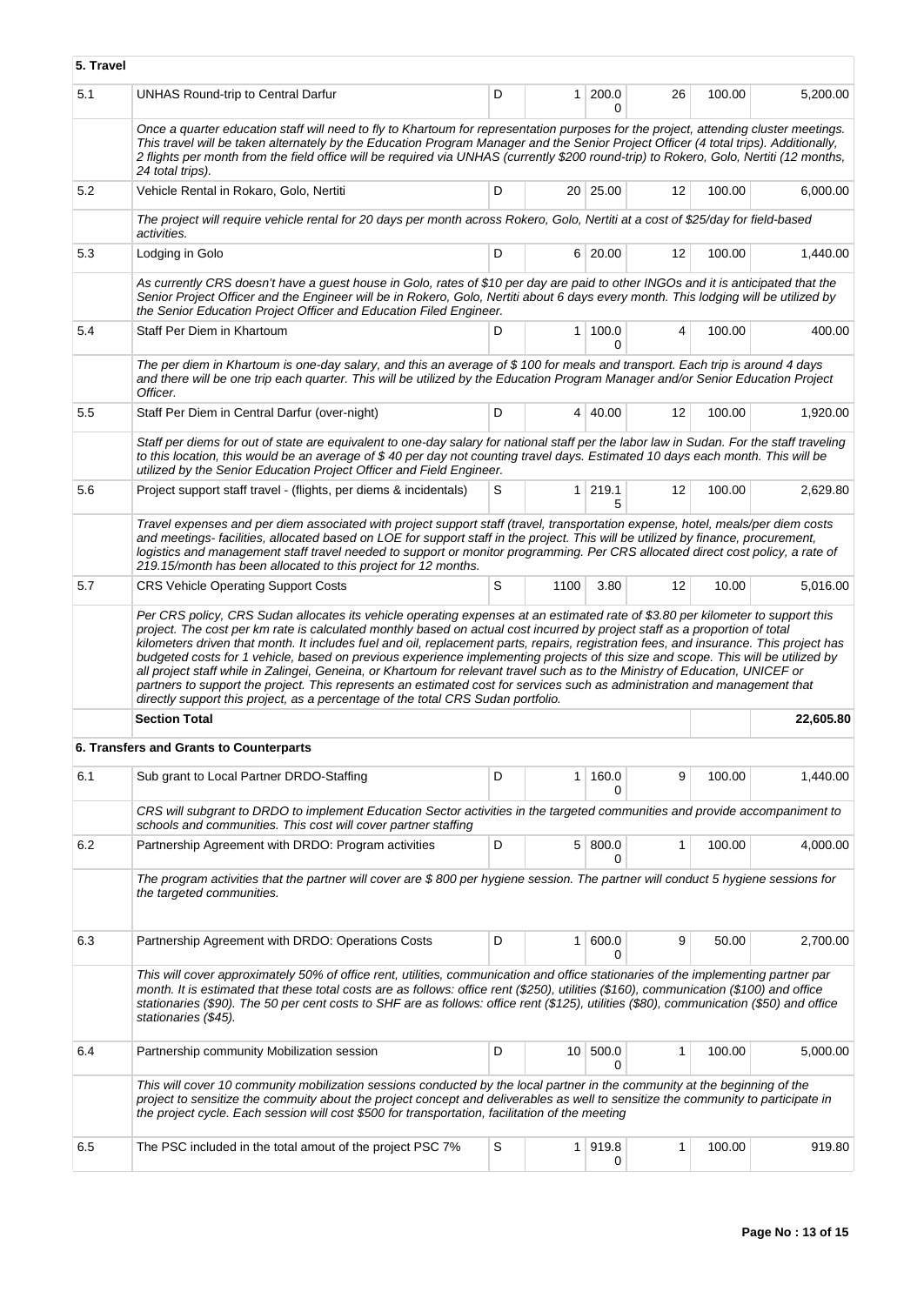|                          | PSC 7% of Partner for Transfers and Grants to Counterparts.                                                                                                                                                                                                                                                                                                                                                                                                                                                                                                                                                                                                                                           |   |          |                     |                   |        |            |  |
|--------------------------|-------------------------------------------------------------------------------------------------------------------------------------------------------------------------------------------------------------------------------------------------------------------------------------------------------------------------------------------------------------------------------------------------------------------------------------------------------------------------------------------------------------------------------------------------------------------------------------------------------------------------------------------------------------------------------------------------------|---|----------|---------------------|-------------------|--------|------------|--|
|                          | <b>Section Total</b>                                                                                                                                                                                                                                                                                                                                                                                                                                                                                                                                                                                                                                                                                  |   |          |                     |                   |        | 14,059.80  |  |
|                          | 7. General Operating and Other Direct Costs                                                                                                                                                                                                                                                                                                                                                                                                                                                                                                                                                                                                                                                           |   |          |                     |                   |        |            |  |
| 7.1                      | Communication                                                                                                                                                                                                                                                                                                                                                                                                                                                                                                                                                                                                                                                                                         | D |          | $1 \, 50.00$        | 12                | 100.00 | 600.00     |  |
|                          | In-country direct costs incurred by project staff for telephone and internet services (including scratch cards), local and long-<br>distance telephone calls, use of satellite phones in the field locations, and electronic/computer transmittal services.                                                                                                                                                                                                                                                                                                                                                                                                                                           |   |          |                     |                   |        |            |  |
| 7.2                      | Mid-term and Final Evaluations with MoE and HAC                                                                                                                                                                                                                                                                                                                                                                                                                                                                                                                                                                                                                                                       | D |          | 1 400.0<br>$\Omega$ | $\overline{2}$    | 100.00 | 800.00     |  |
|                          | HAC at the state level have been holding evaluations of all projects with Ministry partners on a bi-yearly basis. The costs covering<br>fuel, meals and per diems requested by HAC and the Ministries for this project evaluation. The monitoring report from HAC will<br>be shared with the donor.                                                                                                                                                                                                                                                                                                                                                                                                   |   |          |                     |                   |        |            |  |
| 7.3                      | Contracted Finance Legal and IT                                                                                                                                                                                                                                                                                                                                                                                                                                                                                                                                                                                                                                                                       | S |          | 1 93.92             | 12                | 75.00  | 845.28     |  |
|                          | Costs of legal, accounting, and consultant services, and related costs. Costs associated with this line item are shared across all<br>CRS implemented projects. These services mitigate CRS' and donors' risks associated with project-related human resource<br>management, vendor agreements, and other operations, and meet donor-mandated audit requirements.                                                                                                                                                                                                                                                                                                                                     |   |          |                     |                   |        |            |  |
| 7.4                      | <b>Project Support Office Supply Costs</b>                                                                                                                                                                                                                                                                                                                                                                                                                                                                                                                                                                                                                                                            | S |          | $1 \mid 187.8$<br>4 | 12                | 100.00 | 2,254.08   |  |
|                          | Office and computer supplies and services necessary to support the project include courier, stationary, computer supplies, mail<br>and postage, membership dues and subscription, stationery and office supplies and printing. Costs associated with this line item<br>are shared across all implemented projects. CHF will benefit from CRS/Sudan's in-house IT capacity, existing internet service<br>contracts, and office network shared by all projects in its portfolio, thereby eliminating start-up delays and reducing overall<br>expense to this new proposed project.                                                                                                                      |   |          |                     |                   |        |            |  |
| 7.5                      | <b>Facilities costs</b>                                                                                                                                                                                                                                                                                                                                                                                                                                                                                                                                                                                                                                                                               | D |          | 13 250.0<br>0       | $12 \overline{ }$ | 70.00  | 27,300.00  |  |
|                          | The facility expense rate is calculated monthly based on actual cost incurred and includes building rent, utility costs, janitorial and<br>security services, building insurance, and maintenance and repair. CRS' ability to implement multiple projects from the same<br>facilities reduces the full cost to individual projects by maximizing shared space and resources. Per the CRS allocated cost<br>calculation, 13 Sq m. are allocated to this project at a cost of 250/Sq m for 12 months. CRS is charging 70% of the allocable<br>amount to the project, meaning CRS is cost sharing 30% of total cost allocable to this project, per the project fair share within<br>total CRS portfolio. |   |          |                     |                   |        |            |  |
|                          | <b>Section Total</b>                                                                                                                                                                                                                                                                                                                                                                                                                                                                                                                                                                                                                                                                                  |   |          |                     |                   |        | 31,799.36  |  |
| <b>SubTotal</b>          |                                                                                                                                                                                                                                                                                                                                                                                                                                                                                                                                                                                                                                                                                                       |   | 3,139.00 |                     |                   |        | 314,209.31 |  |
| Direct                   |                                                                                                                                                                                                                                                                                                                                                                                                                                                                                                                                                                                                                                                                                                       |   |          |                     |                   |        | 292,802.10 |  |
| Support                  |                                                                                                                                                                                                                                                                                                                                                                                                                                                                                                                                                                                                                                                                                                       |   |          |                     |                   |        | 21,407.21  |  |
| <b>PSC Cost</b>          |                                                                                                                                                                                                                                                                                                                                                                                                                                                                                                                                                                                                                                                                                                       |   |          |                     |                   |        |            |  |
| <b>PSC Cost Percent</b>  |                                                                                                                                                                                                                                                                                                                                                                                                                                                                                                                                                                                                                                                                                                       |   |          |                     |                   |        | 6.96       |  |
| <b>PSC Amount</b>        |                                                                                                                                                                                                                                                                                                                                                                                                                                                                                                                                                                                                                                                                                                       |   |          |                     |                   |        | 21,868.97  |  |
| <b>Total Cost</b>        |                                                                                                                                                                                                                                                                                                                                                                                                                                                                                                                                                                                                                                                                                                       |   |          |                     |                   |        | 336,078.28 |  |
| <b>Project Locations</b> |                                                                                                                                                                                                                                                                                                                                                                                                                                                                                                                                                                                                                                                                                                       |   |          |                     |                   |        |            |  |

| <b>Location</b>                                 | <b>Estimated</b><br>percentage<br>of budget<br>for each<br><b>location</b> | <b>Estimated number of beneficiaries</b><br>for each location |                                    |  |                             |                 | <b>Activity Name</b> |  |  |
|-------------------------------------------------|----------------------------------------------------------------------------|---------------------------------------------------------------|------------------------------------|--|-----------------------------|-----------------|----------------------|--|--|
|                                                 |                                                                            |                                                               | Men   Women   Boys   Girls   Total |  |                             |                 |                      |  |  |
| Central Darfur -> Nertiti (West<br>Jebel Marra) | 33                                                                         | 37                                                            | 39                                 |  | 767 1,177                   | 2,020           |                      |  |  |
| Central Darfur -> Rokoro (North<br>Jebel Marra) | 33                                                                         | 36                                                            | 37                                 |  |                             | 768 1,177 2,018 |                      |  |  |
| Central Darfur -> Golo (Central<br>Jebel Marra) | 34                                                                         | 37                                                            | 39                                 |  | 767 1,177                   | 2,020           |                      |  |  |
| <b>Documents</b>                                |                                                                            |                                                               |                                    |  |                             |                 |                      |  |  |
| <b>Category Name</b>                            |                                                                            |                                                               |                                    |  | <b>Document Description</b> |                 |                      |  |  |

| <b>Category Name</b>                | Document Description                            |
|-------------------------------------|-------------------------------------------------|
| <b>Project Supporting Documents</b> | Annex 2. Basic School Enrolment Statistics.docx |
| <b>Project Supporting Documents</b> | Annex 4. Semi-permanent Classroom Plans.pdf     |